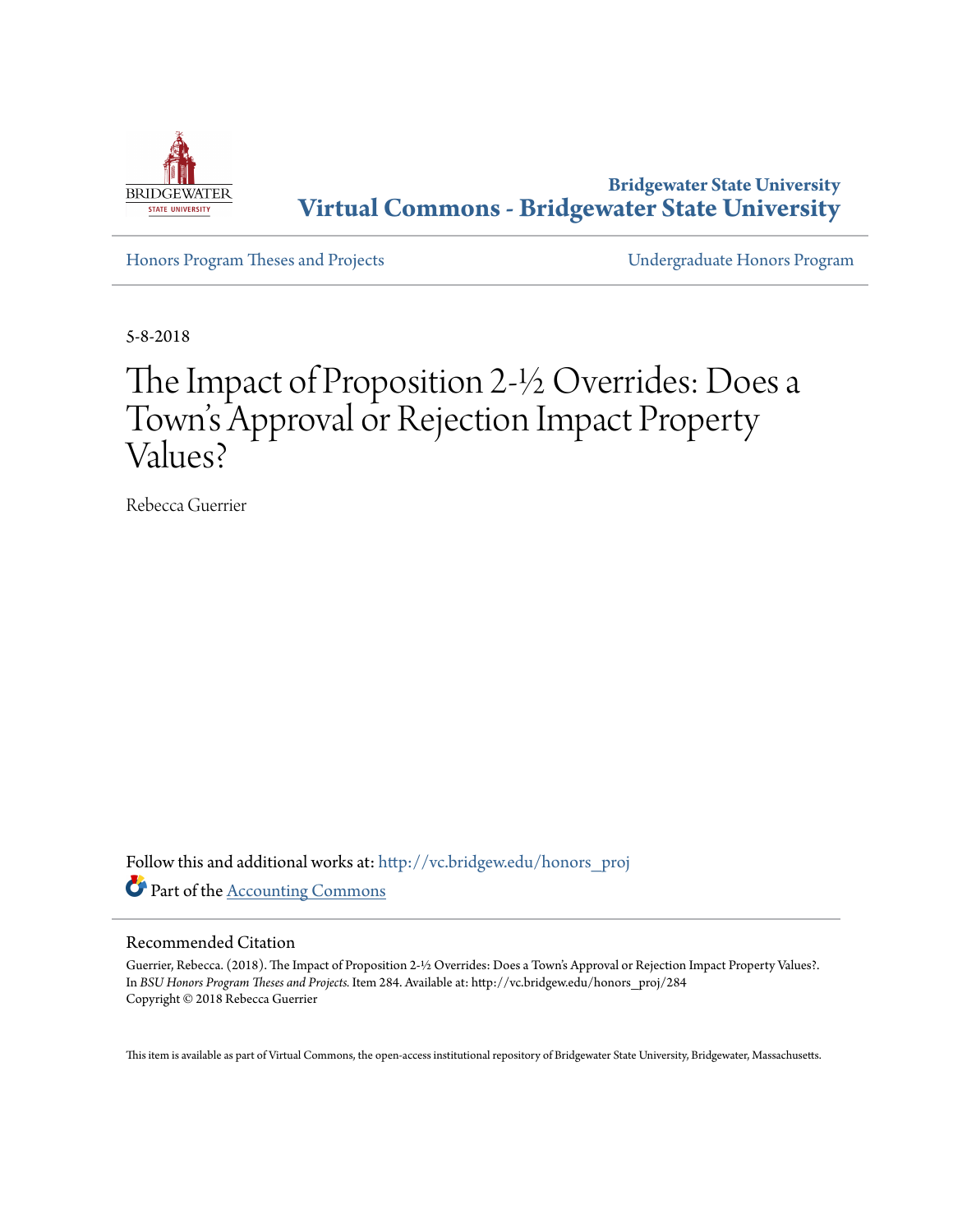The Impact of Proposition 2 ½ Overrides:

Does a Town's Approval or Rejection Impact Property Values?

Rebecca Guerrier

Submitted in Partial Completion of the

Requirements for Departmental Honors in Accounting and Finance

Bridgewater State University

May 8, 2018

Prof. Caitlin Finning-Golden, Thesis Director

Dr. Yihong Xiao, Committee Member

Joseph Rizzo, Esq., Committee Member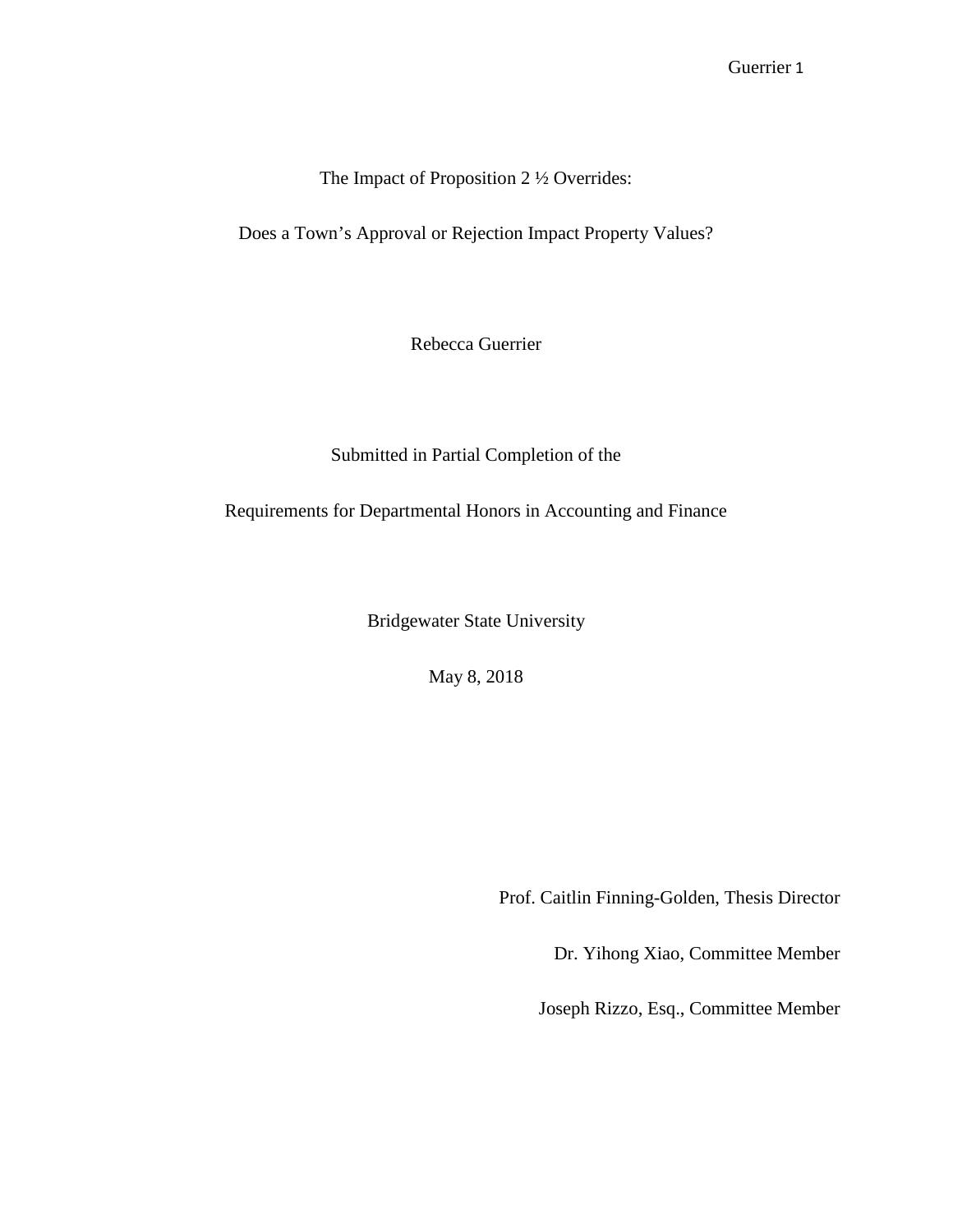## The Impact of Proposition 2 1/2 Overrides:

Does a Town's Approval or Rejection Impact Property Values?

#### **Abstract**

The purpose of Proposition 2 ½, a property tax measure enacted in 1980, was to reduce government spending and increase efficiency through local tax restrictions in Massachusetts. It imposes a limit on the total amount of property taxes a certain town can raise every year. Towns are allowed to override their levy limit in order to collect more taxes for new constructions or the renovation of public properties such as schools. The main focus of this paper is to study the impact that overrides have on property values and whether bond issuance would be a better alternative, given the tradeoff between them as they have certain similarities.

## **Introduction**

Proposition 2 ½ places a levy ceiling and a levy limit on municipal tax revenues. The levy ceiling is 2.5 percent of the value of all real estate properties in a town. The levy limit is the maximum amount of property taxes a town can collect in a given year and is based on the previous' year levy limit. However, the levy limit cannot exceed the levy ceiling. This paper provides an analysis of this particular legislation and its impact on property values.

Proposition 2 ½ overrides tend to increase the amount of property taxes that municipalities collect every year. Therefore, they can have a significant impact based on the average households' income in a city. With the overrides, homeowners cannot anticipate and measure the amount of property taxes that they will pay in a given year. In fact, cities can choose to impose any property taxes on properties without constraint. In that case, there is no limit on the amount of taxes that individual homeowners would pay. The main problem is that cities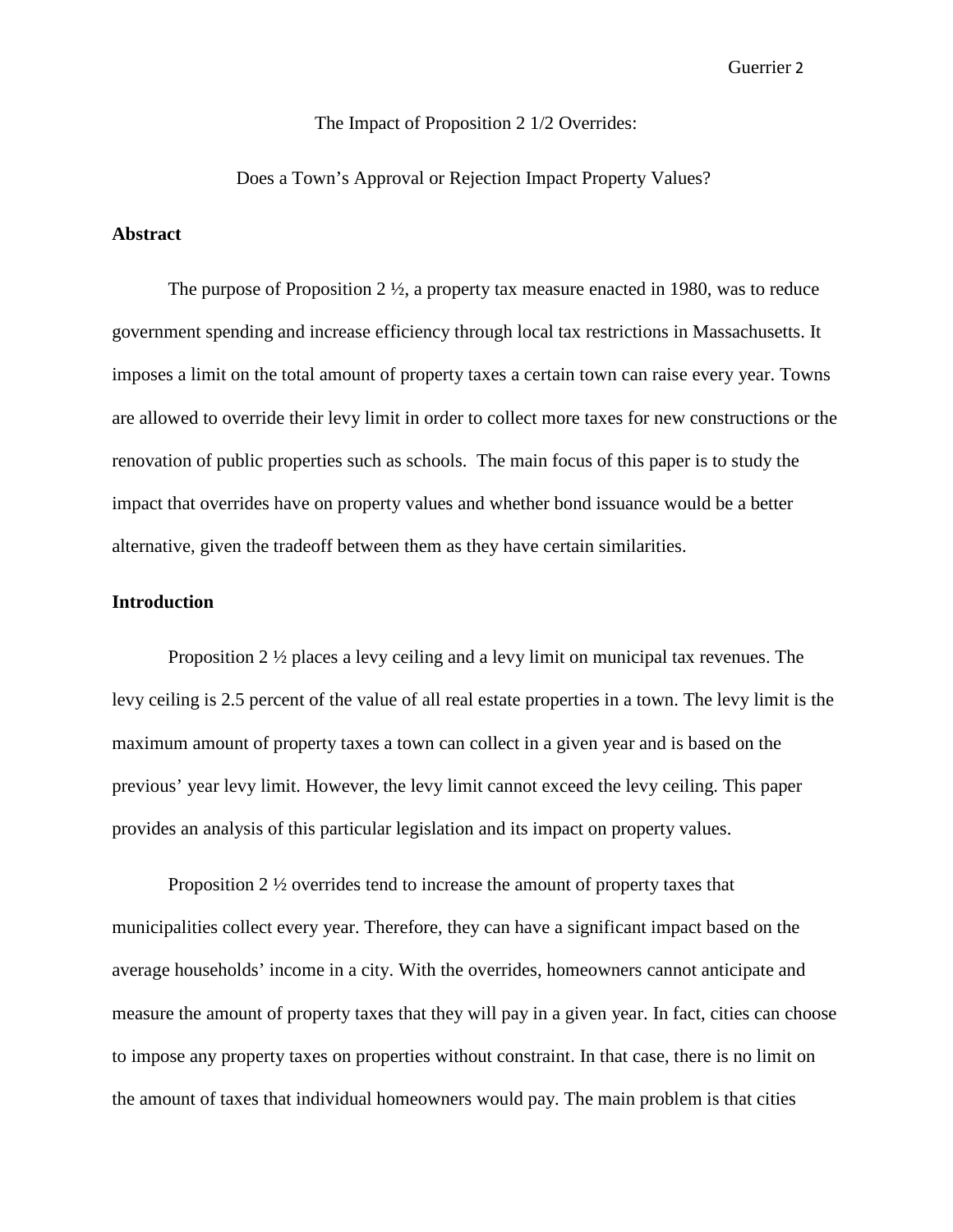could suffer from a budget deficit when overrides are not approved. Consequently, towns would have to postpone or cancel new projects such as road constructions, schools and other municipal plans or projects that would benefit the population. On the other hand, the overrides would impose a lot of pressure on lower-income homeowners resulting in defaults as well as foreclosures (Clifford 2009; Zabel 481). They would not be able to pay their higher property taxes due to income.

## **Description of Components**

Although proposition 2  $\frac{1}{2}$  has many different components, the following components are discussed in the research and therefore defined below: levy limit, levy ceiling, and overrides.

## **Levy Limit:**

This is the maximum amount of property taxes that municipalities can collect in a year. The levy limit may not exceed the levy ceiling of 2.5%. Once overrides are passed, "the override amount becomes a permanent part of the levy limit" allowing it to increase by 2.5% annually (Department of Revenue). Each year, the new levy limit or tax rate is determined by adding the new percentage growth in property values and the 2.5% annual growth allowed to the previous year's levy limit.

## **Levy Ceiling:**

Property taxes may not exceed 2.5% of assessed property values, the maximum limit set by proposition  $2 \frac{1}{2}$  (Zabel 2011). However, towns can increase their budgets through the issuance of overrides.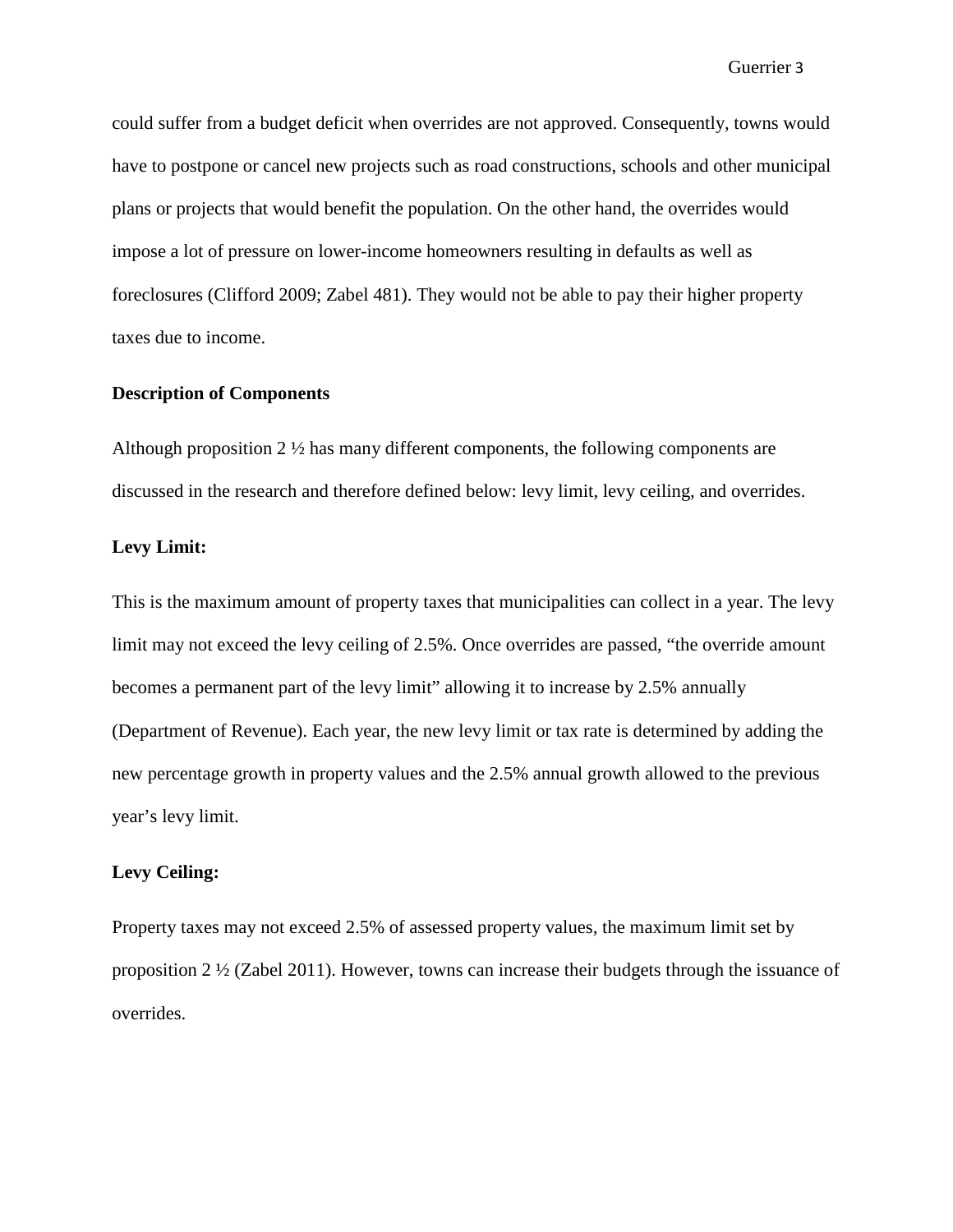## **Override:**

Towns have to vote in order to approve overrides. The referendum may contain a single or multiple ballot questions (Department of Revenue). This provision increases the amount of taxes that a municipality may collect in a given year. The property tax rate may exceed the 2.5% annual growth rate allowed which is the levy ceiling, with the passage of overrides. Proposition 2 ½ allows towns to issue overrides in order to fund towns projects. Override failure may delay those projects.

## **Other Components:**

## **Debt Exclusions:**

This increases the amount of property taxes municipalities can collect for a limited amount of time as opposed to an override that cause a permanent annual increase in the levy limit, thus property taxes.

## **Underrides:**

This decreases the amount of property taxes in a specific year and permanently decreases the levy limit once passed, unlike overrides. Underrides are approved through a local referendum similar to overrides.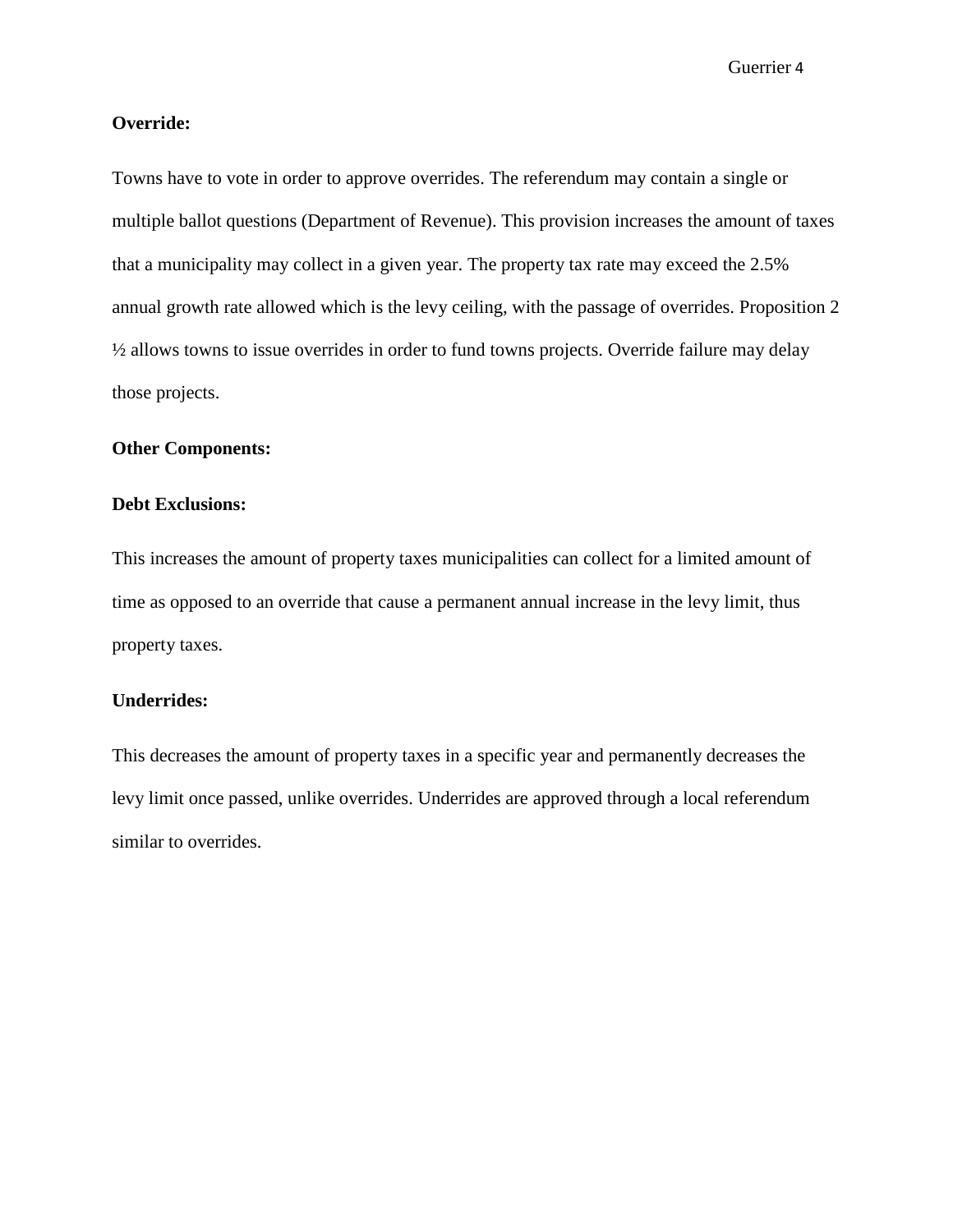#### **History of Proposition 2 ½**

The legislation in 1980 forced towns with high property taxes to lower their property tax levy by fifteen percent annually until they reach the levy ceiling of 2.5% proposed by proposition 2  $\frac{1}{2}$ (Ladd and Wilson 123). Property taxes had already begun falling prior to the approval of proposition 2 ½; taxes "dropped from \$835 per capita in 1978 to \$714 in 1980. But by then the tax limitation movement had already begun" (Wallin 44—Tax Revolt in MA). Proposition 2 ½ would be the effective measure in limiting property taxes.

#### **Literature Review**

Certain misconceptions existed among homeowners about state and local tax allocations. Individuals favored tax limitations due to an expected increase in the provision of human services offered in Massachusetts. The study "Why Voters Support Tax Limitations: Evidence from Proposition' 2 ½" examined voters' preferences through a number of surveys extended to "household heads" (Ladd and Wilson 121). The article reveals that households assumed public services including education, safety and other types of services would increase once they become less dependent on local property taxes rather than both state and local tax revenues. Those who anticipated a decrease in those service did not support proposition 2 ½. Similarly, homeowners expected cutbacks in welfare services, as they believed that welfare programs were funded through property tax provisions. With a better knowledge and understanding of property tax allocations, voters may not have favored proposition 2 ½.

Government inefficiency was the primary cause of the passage of proposition 2 ½. Ladd and Wilson found that 80 percent of voters believed that both local and state governments could reduce their taxes by 5 percent without cutting public services provided in Massachusetts. The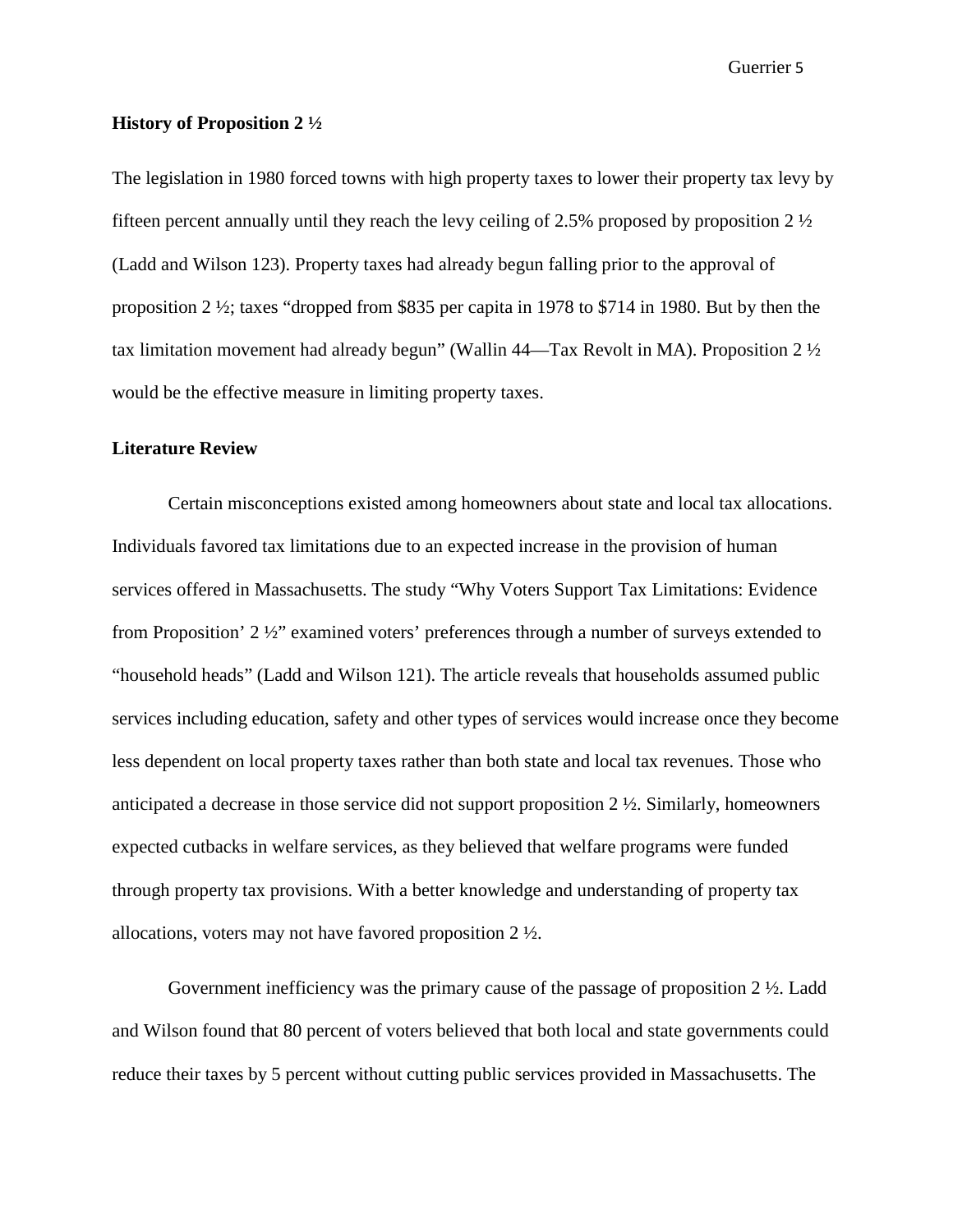majority of "sample voters" believed state and local governments were corrupted (Ladd and Wilson 128). Voters believed that the government invested in unnecessary projects (Wallin and Zabel, 2011). In addition, individuals thought that "local employees were overpaid" (Ladd and Wilson 128). With proposition  $2 \frac{1}{2}$ , government would reduce spending and invest in more efficient towns projects.

Democracy was at the core of the legislation. Taxpayers believed that government was funding projects that they did not want (Wallin and Zabel 2). They believed Proposition 2 ½ would allow them to have more control over towns projects due to the restrictions on the amount of property taxes that would be collected each year. Due to a shortage in tax revenues to fund new important projects, towns would be obliged to issue overrides. Without the public's approval, towns would not be able to collect enough revenues to fund those projects.

Proposition  $2 \frac{1}{2}$  has allowed the state of Massachusetts to restrict the amount of property taxes a municipality may collect in a year. According to a study conducted by the Manhattan Institute for Policy Research, Massachusetts ranked twenty-third among the states "with [high] local tax local tax burden" in the country in 2007 (Barro (2010)). This represents a major decline in property tax growth in Massachusetts who was the second highest state with high property taxes in the United States in 1980 (Barro (2010)).

The purpose of this particular study, "Do Property-Tax Caps Work? Lesson for New From Massachusetts", was to determine whether restrictions on property tax collections are effective by comparing proposition 2.5 with a similar tax reform in the state of New Jersey. Unlike Massachusetts, New Jersey has a levy limit of 4% on property taxes. Due to a higher levy limit, individual homeowners paid 46 percent more in property taxes in New Jersey than Massachusetts in 2007. After the enactment of proposition 2 ½ in Massachusetts, New Jersey's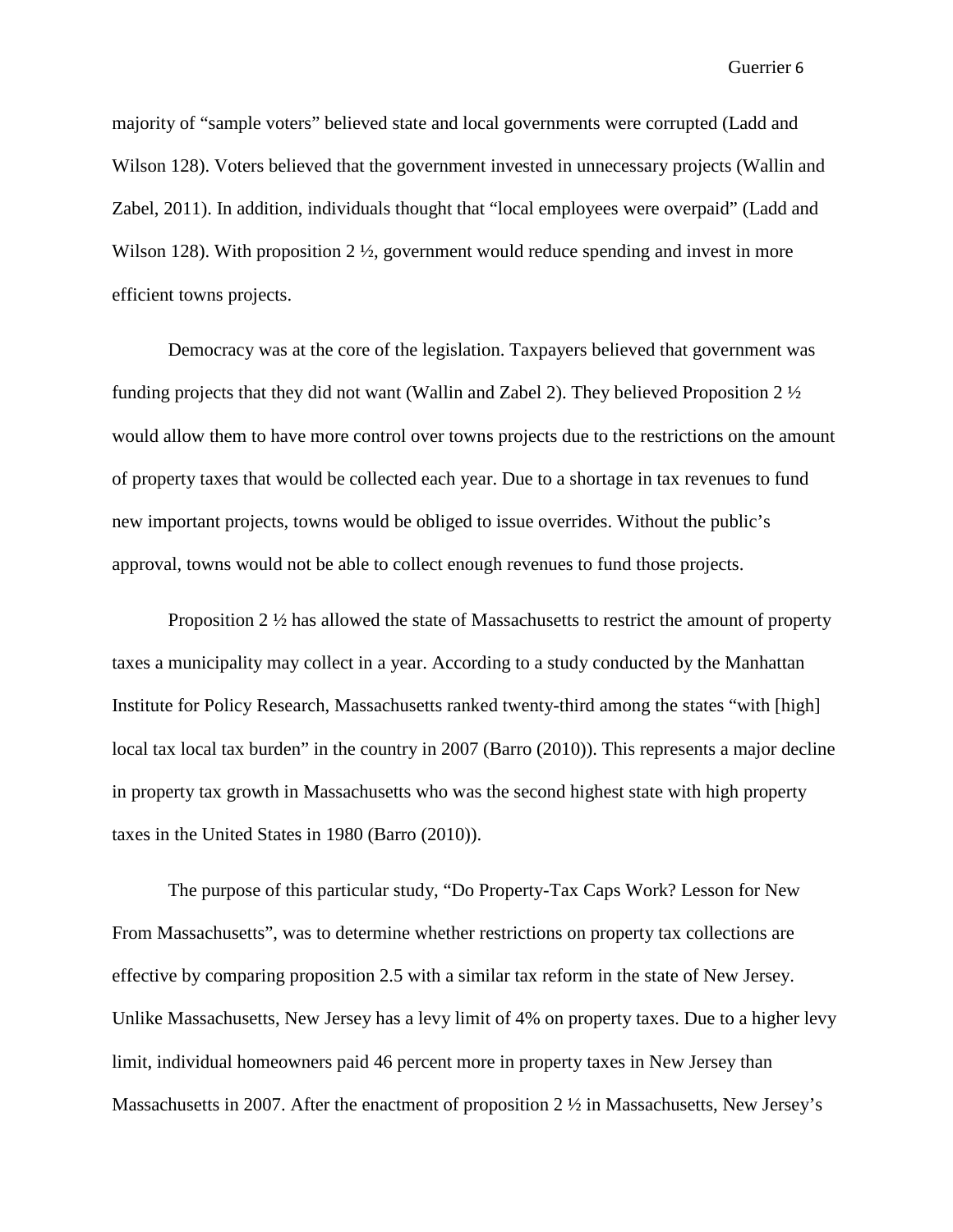property tax revenues were lower than Massachusetts. New Jersey's property taxes per capita rose by 102 percent from 1980 to 2007, while Massachusetts realized an increase of 22 percent in property taxes over that period (Barro 2). As a result, a lower cap is more efficient in reducing property taxes because the property taxes per capita was 80 percent lower in Massachusetts than New Jersey by 2007. Therefore, proposition 2.5 has proven to be more successful in lowering property taxes over the years, as a result of this major change and gap between both states.

#### **Analysis**

Although Proposition  $2 \frac{1}{2}$  is efficient in limiting property taxes, new growth caused by the housing market can result in an increase in property taxes in a given year. Whether or not the housing market will increase depends on the economy and other related factors including inflation. However, local tax collections may not exceed 2.5%, the levy ceiling imposed by this law.

Hence, municipalities tend to issue overrides in order to fund new projects such as building constructions, fire departments, school constructions or renovations and other public necessities. Thus, overrides help improve infrastructure, school systems and other local services. With the rejection of overrides, municipal projects are delayed due to budget deficits; but what are the disadvantages of overrides?

Once overrides are passed, they increase levy limits by 2.5% annually. Independent of the overrides, a decrease in the housing market would cause property values to decrease, thus affecting the new tax rate for the year. Although overrides cause levy limits to permanently increase by 2.5%, the tax rate could be lower due to a downward movement in the housing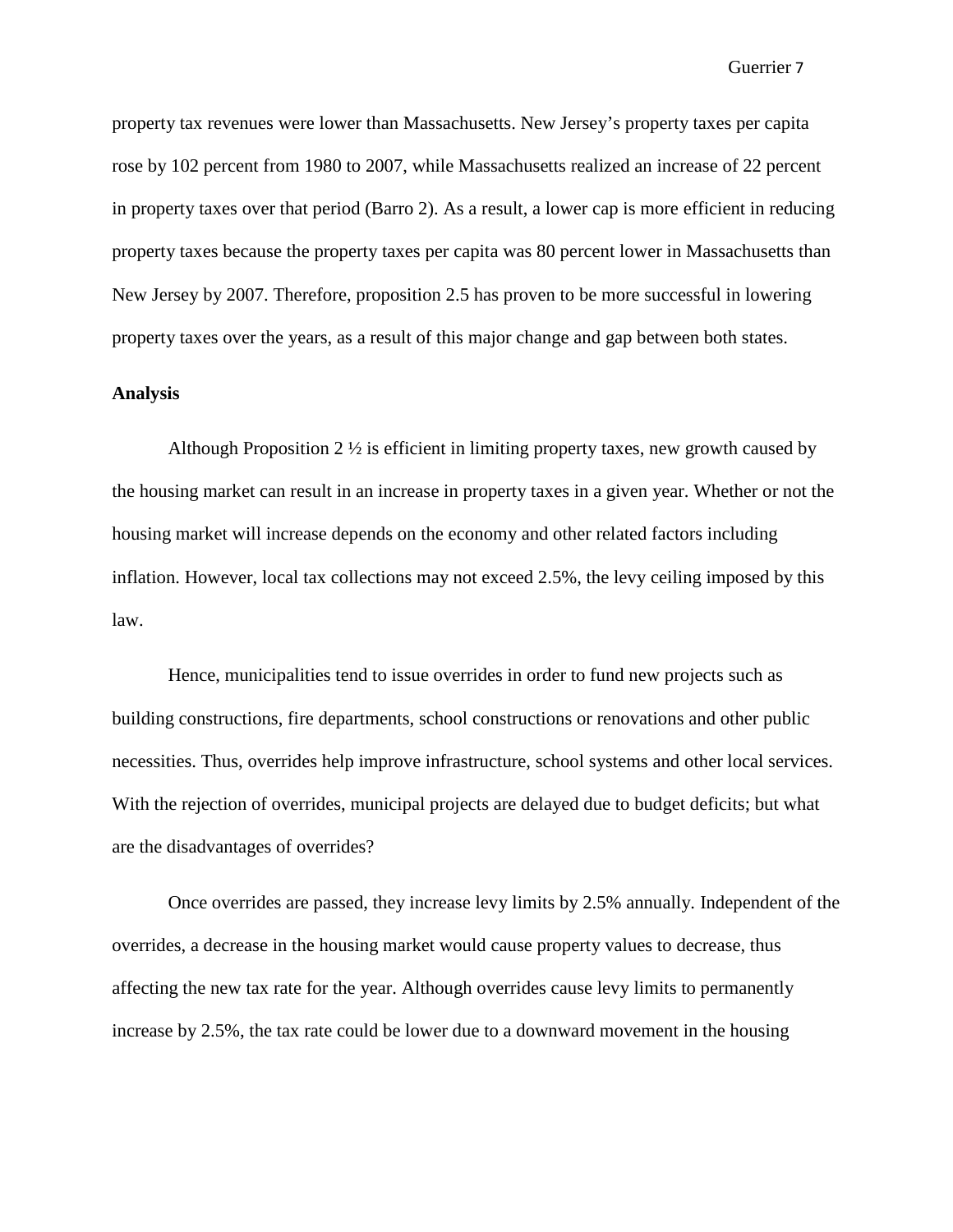market in a specific year. However, the effects of overrides on property values could be measured overtime.

## **Methodology**

I used a sample of eighteen Massachusetts towns that put forth override votes in 2008 to determine whether the passage of proposition  $2 \frac{1}{2}$  overrides have a significant impact on property values versus property values in towns that reject overrides. Based on the towns that I have chosen, there is an even number of towns that have passed and rejected the overrides in my sample. To better understand the results and ensure accuracy, I made sure that all of those towns proposed their overrides within the same year. The nine cities that have passed the overrides include: Georgetown, Hamilton, Ipswich, Wenham, Brookline, Canton, Natick, Randolph, and Wayland. The other half that rejected the overrides are: Newton, Groveland, Shrewsbury, Holbrook, Chelmsford, Sudbury and Harvard. I calculated the year-to-year and total average increase for each city from 2009 to 2017, using property values from Zillow.

The majority of overrides in the sample towns passed were for schools. I expect to see a higher average increase in property values for towns that have passed overrides specifically for school than other projects such as infrastructure, as they improve school systems. Homeowners are attracted to better schools systems because they want their children to receive a good education; those individuals tend to move to towns with better schools (Chung 13). Housing demand increases with improved school systems, thus increasing property values.

## **Sample Towns**

The following table presents a summary of the eighteen sample towns and their average percentage growth versus the average growth in the State of Massachusetts from 2009 to 2017. A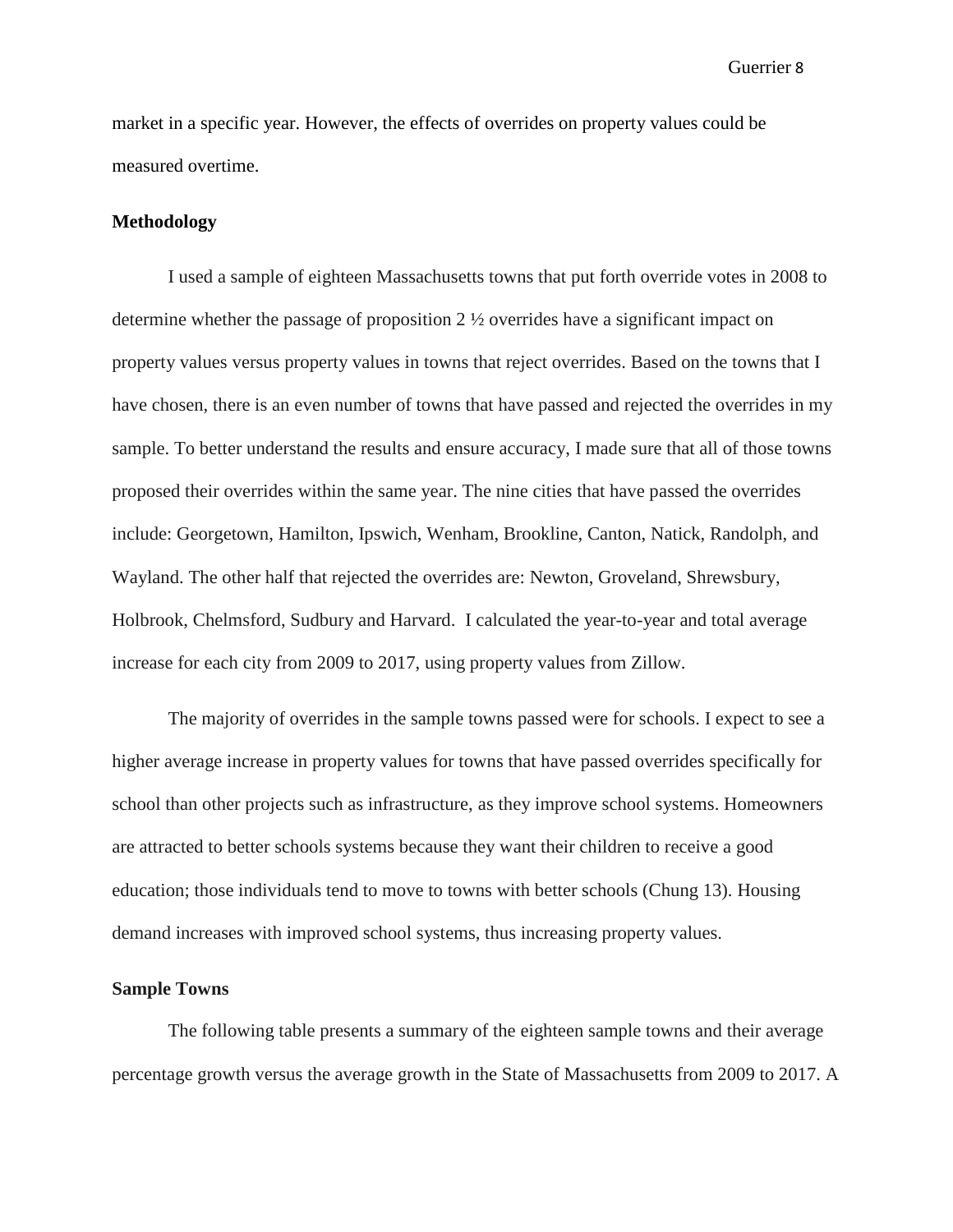comparison of the average growth between the towns that approved and rejected the overrides versus Massachusetts is also provided in the table below.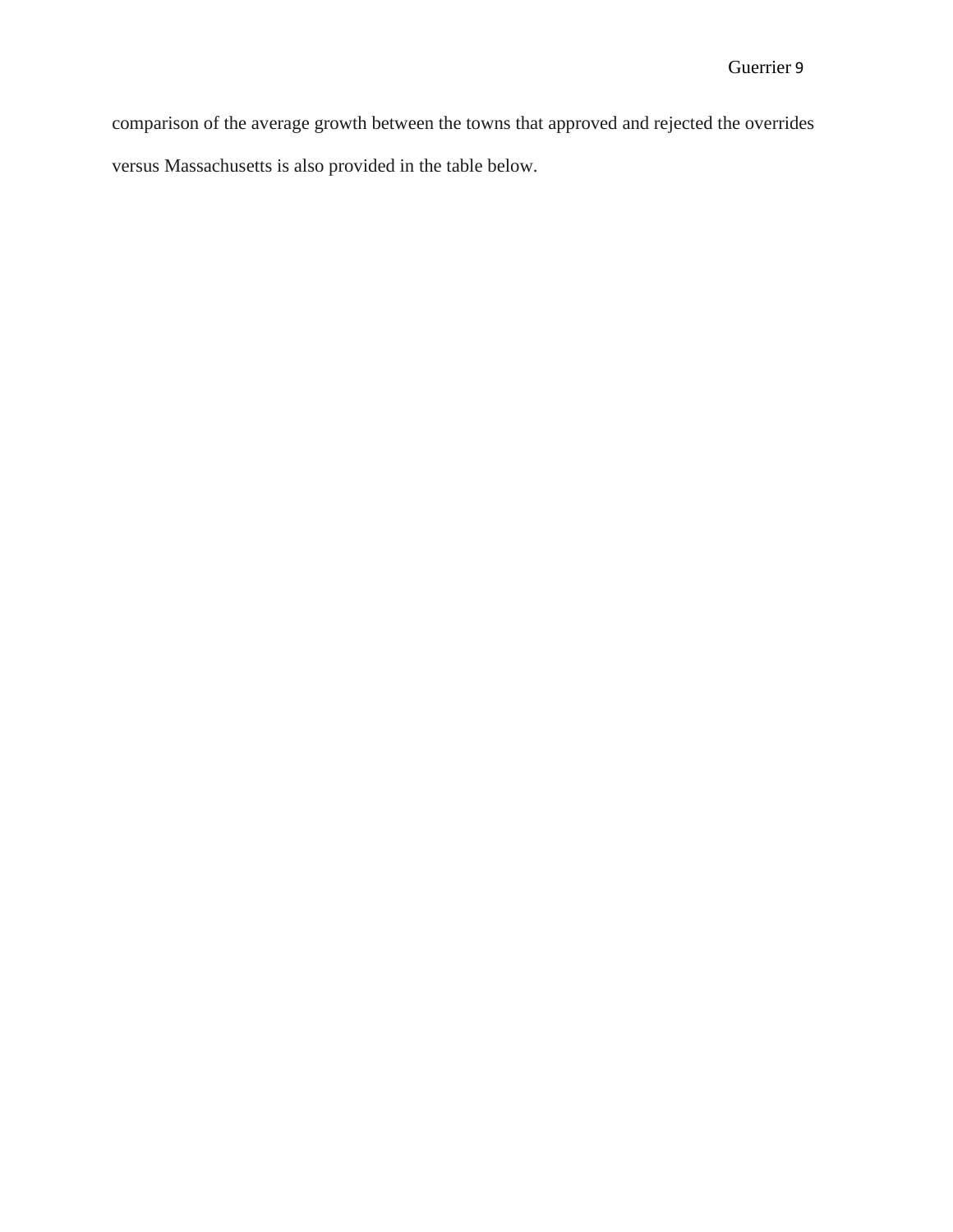# **Summary Table: Average Growth in Property**

## **Values**

| <b>Town</b>      | <b>Overrides:</b><br>Yes/No | <b>Average</b><br><b>Growth</b> | <b>Average Growth:</b><br><b>MA</b> | <b>Average Growth:</b><br>Yes | <b>Average Growth:</b><br>N <sub>o</sub> |
|------------------|-----------------------------|---------------------------------|-------------------------------------|-------------------------------|------------------------------------------|
|                  |                             |                                 |                                     |                               |                                          |
| Newton           | No                          | 4.202%                          | 2.172%                              | 2.718%                        | 1.901%                                   |
| Georgetown       | Yes                         | 1.904%                          | 2.172%                              | 2.718%                        | 1.901%                                   |
| Groveland        | N <sub>o</sub>              | 2.253%                          | 2.172%                              | 2.718%                        | 1.901%                                   |
| Hamilton         | Yes                         | 2.382%                          | 2.172%                              | 2.718%                        | 1.901%                                   |
|                  |                             |                                 |                                     |                               |                                          |
| Ipswich          | Yes                         | 2.257%                          | 2.172%                              | 2.718%                        | 1.901%                                   |
| Wenham           | Yes                         | 2.226%                          | 2.172%                              | 2.718%                        | 1.901%                                   |
| <b>Brookline</b> | Yes                         | 5.529%                          | 2.172%                              | 2.718%                        | 1.901%                                   |
| Canton           | Yes                         | 2.403%                          | 2.172%                              | 2.718%                        | 1.901%                                   |
|                  |                             |                                 |                                     |                               |                                          |
| Natick           | Yes                         | 3.478%                          | 2.172%                              | 2.718%                        | 1.901%                                   |
| Randolph         | Yes                         | 1.888%                          | 2.172%                              | 2.718%                        | 1.901%                                   |
| Shrewsbury       | <b>No</b>                   | 2.086%                          | 2.172%                              | 2.718%                        | 1.901%                                   |
| Holbrook         | N <sub>o</sub>              | 2.151%                          | 2.172%                              | 2.718%                        | 1.901%                                   |
| Chelmsford       | N <sub>o</sub>              | 2.402%                          | 2.172%                              | 2.718%                        | 1.901%                                   |
| Sudbury          | $\rm No$                    | $-1.986%$                       | 2.172%                              | 2.718%                        | 1.901%                                   |
|                  |                             |                                 |                                     |                               |                                          |
| Wayland          | Yes                         | 2.392%                          | 2.172%                              | 2.718%                        | 1.901%                                   |
| Harvard          | No                          | 1.363%                          | 2.172%                              | 2.718%                        | 1.901%                                   |
| Franklin         | No                          | 2.154%                          | 2.172%                              | 2.718%                        | 1.901%                                   |
| Beverly          | No                          | 2.481%                          | 2.172%                              | 2.718%                        | 1.901%                                   |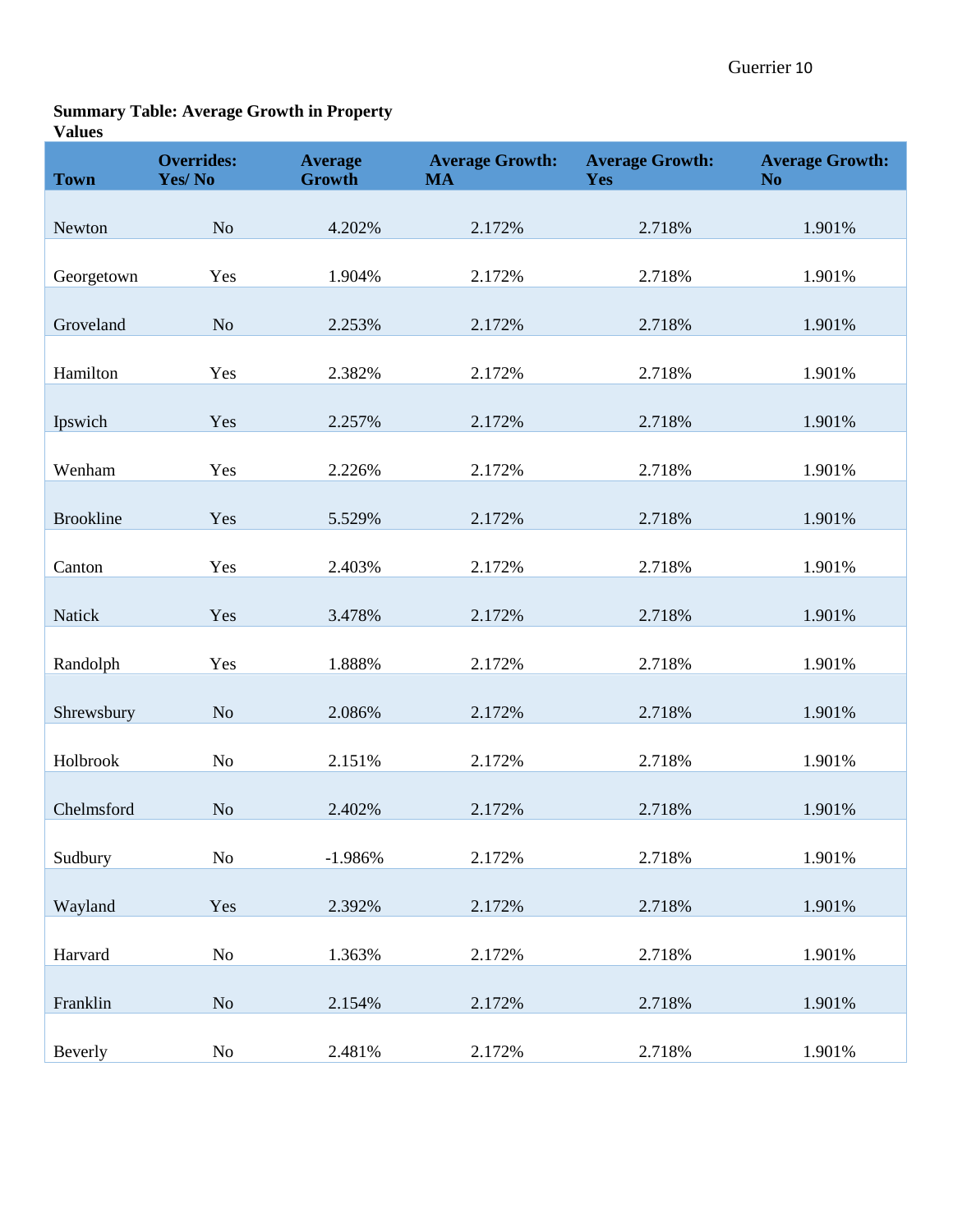## **Sample graphs**

The graphs portrayed below represent the year-to-year change in property values for each of eighteen towns in the sample. Based on the results, the average percentage from 2009 to 2017 was positive for the majority of the towns except Sudbury. However, the towns that passed the overrides in 2008 realized a higher average increase in property values than the towns that did not pass the overrides. The average growth for the towns that passed the overrides was about 2.72% while the average growth for the towns that rejected them was 1.90%. The overall average increase in the state of Massachusetts was 2.17%.



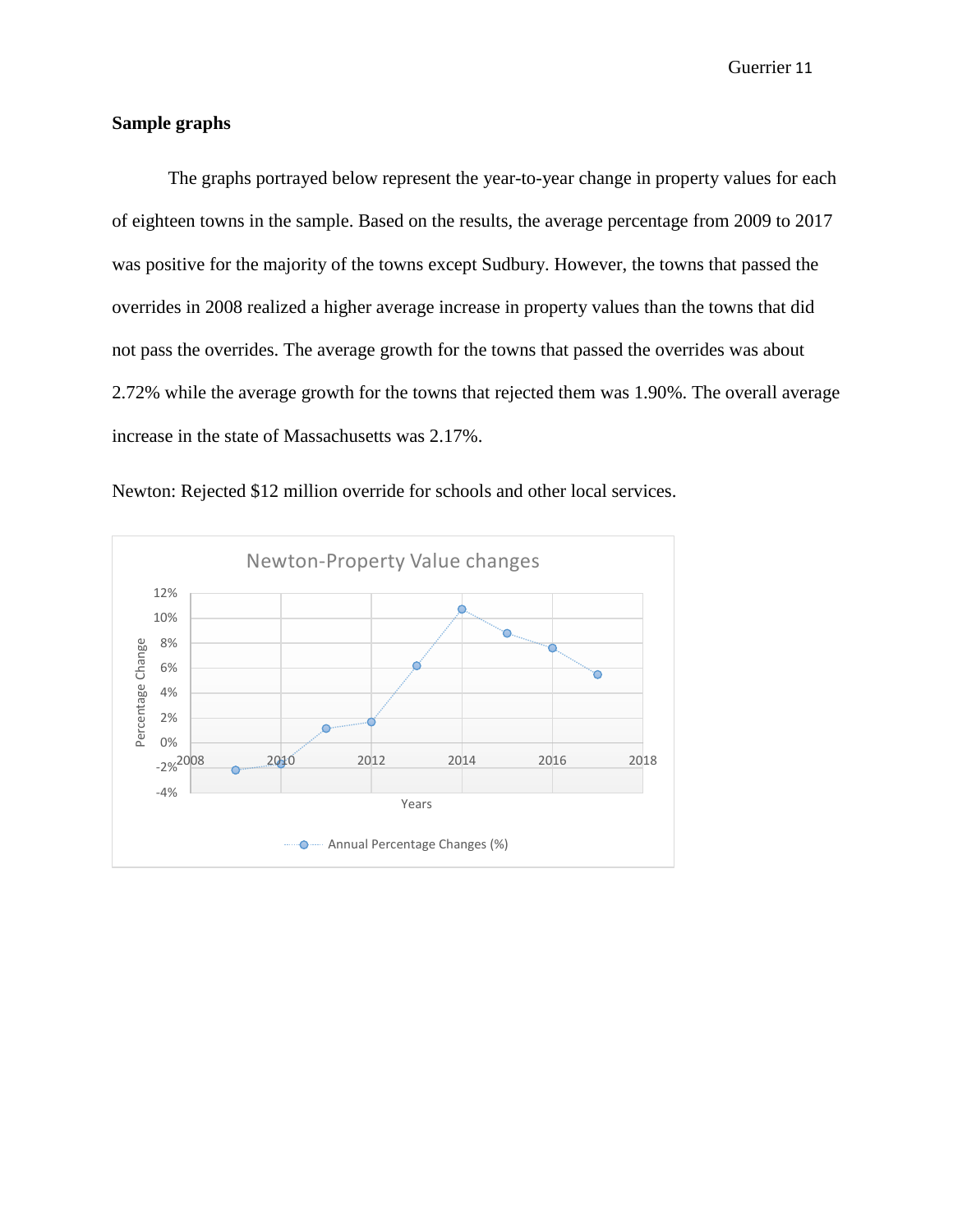

## Georgetown: passed override for fire department.

Groveland: Override for road improvements failed.

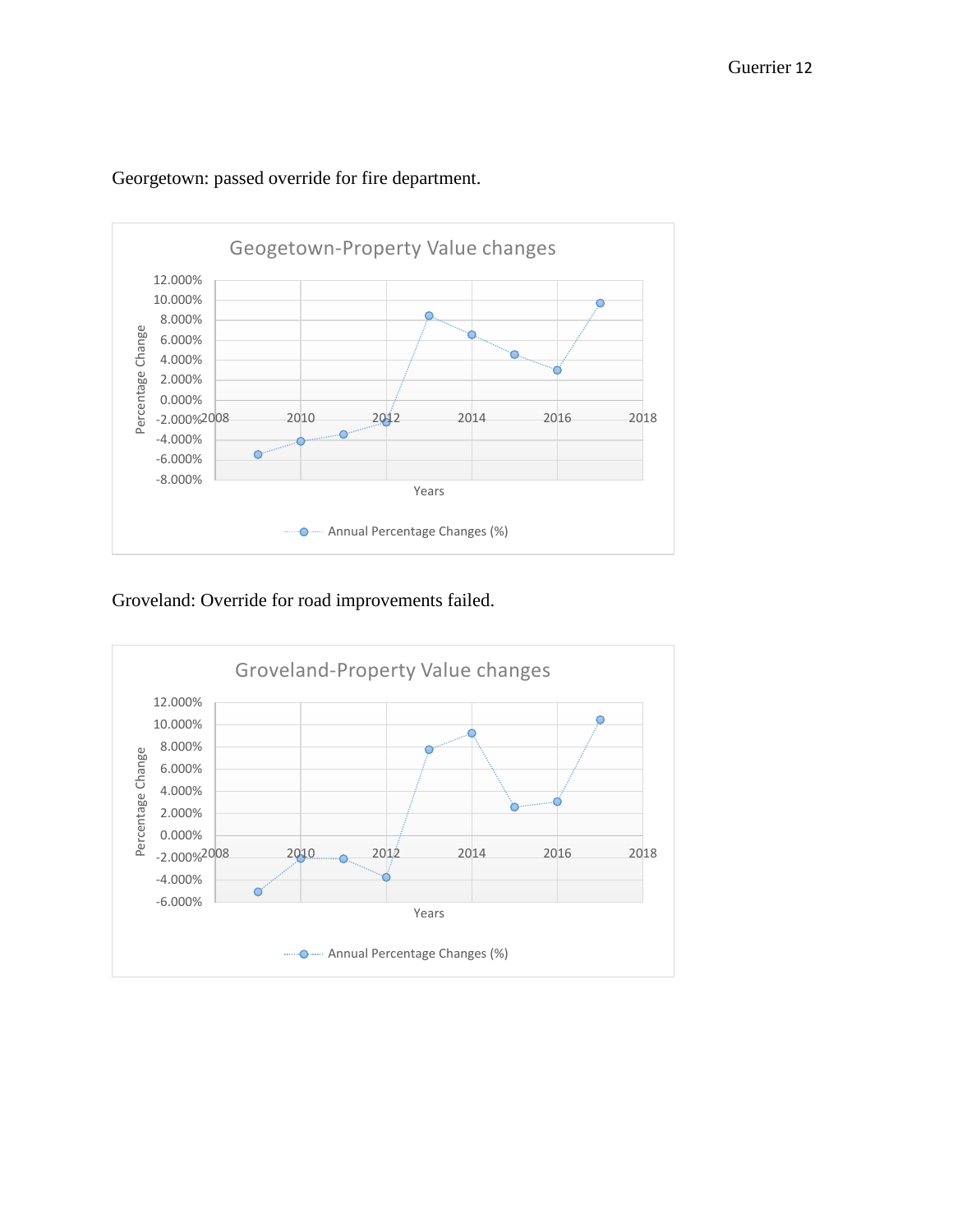

Hamilton: passed \$1,288,322 override for schools and \$ 177,444 for other town operations.

Ipswich: passed \$1,491,000 override for schools.

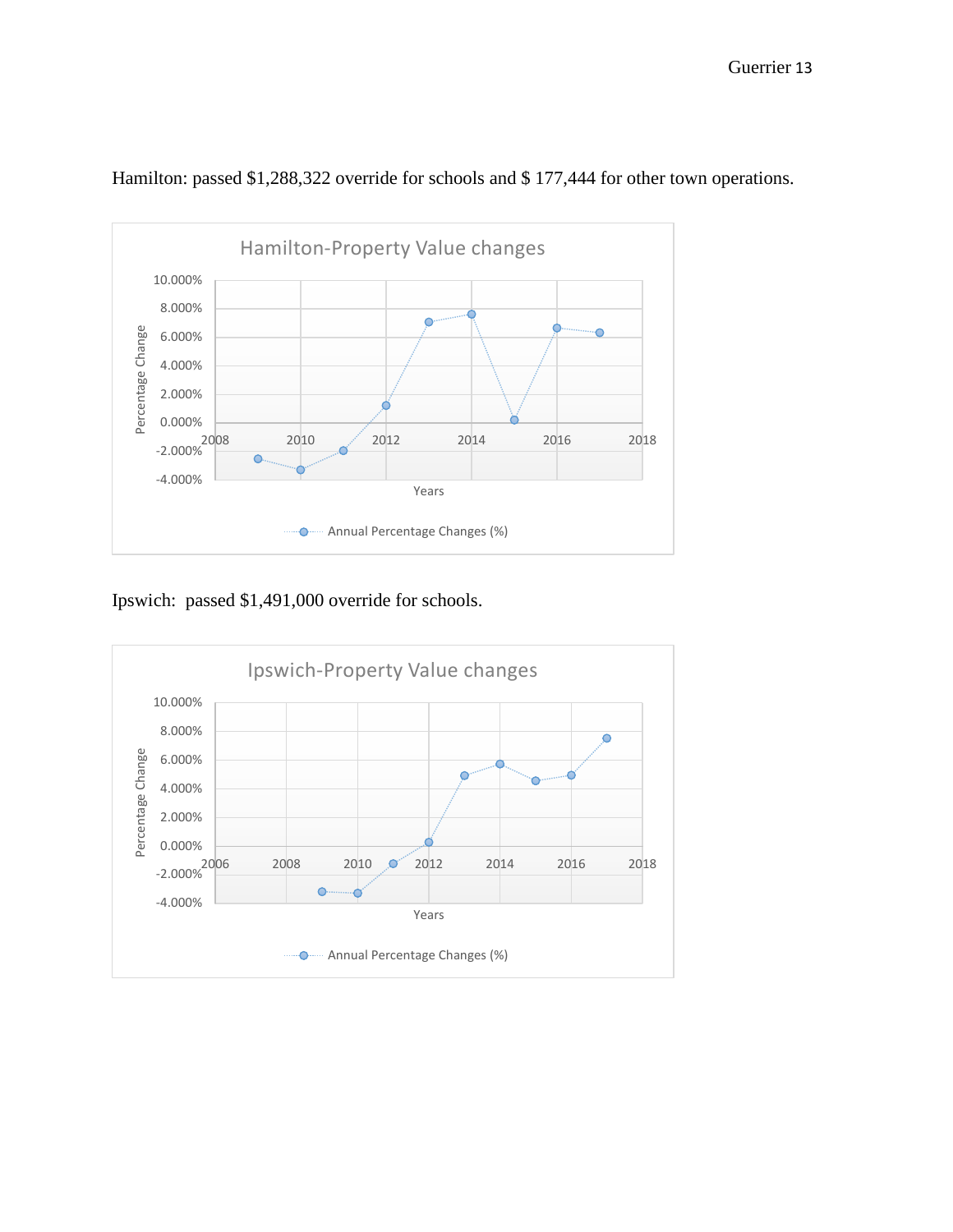Wenham: passed \$ 601, 267 overrise for schools and \$ 153, 000 debt exclusion to fund town equipment.



Brookline: Passed \$ 6.2 million override for schools and other services.

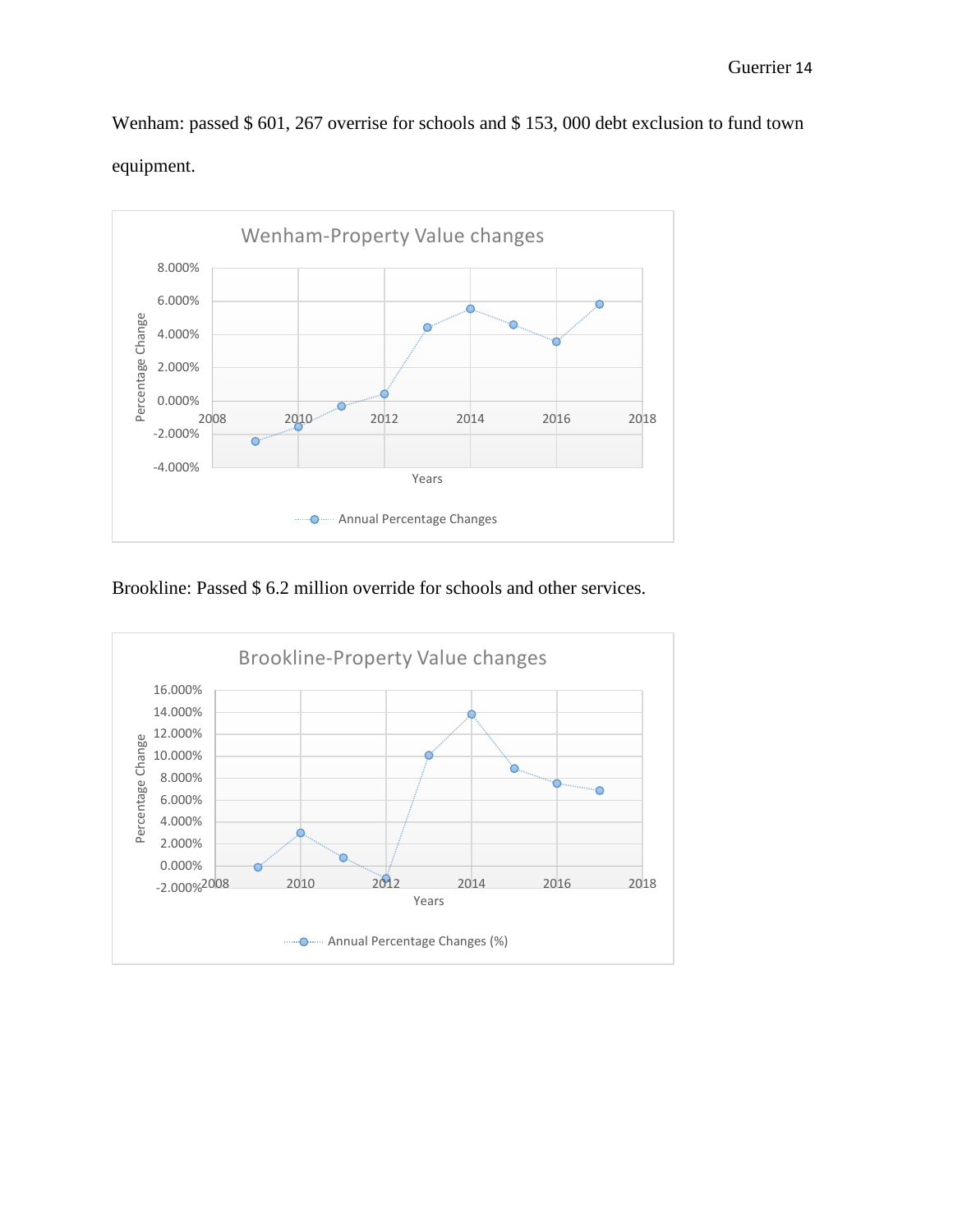# Canton passed \$ 4.5 million override for schools



Natick: Passed \$ 3.9 million override for schools and other towns improvements such as such police and library.

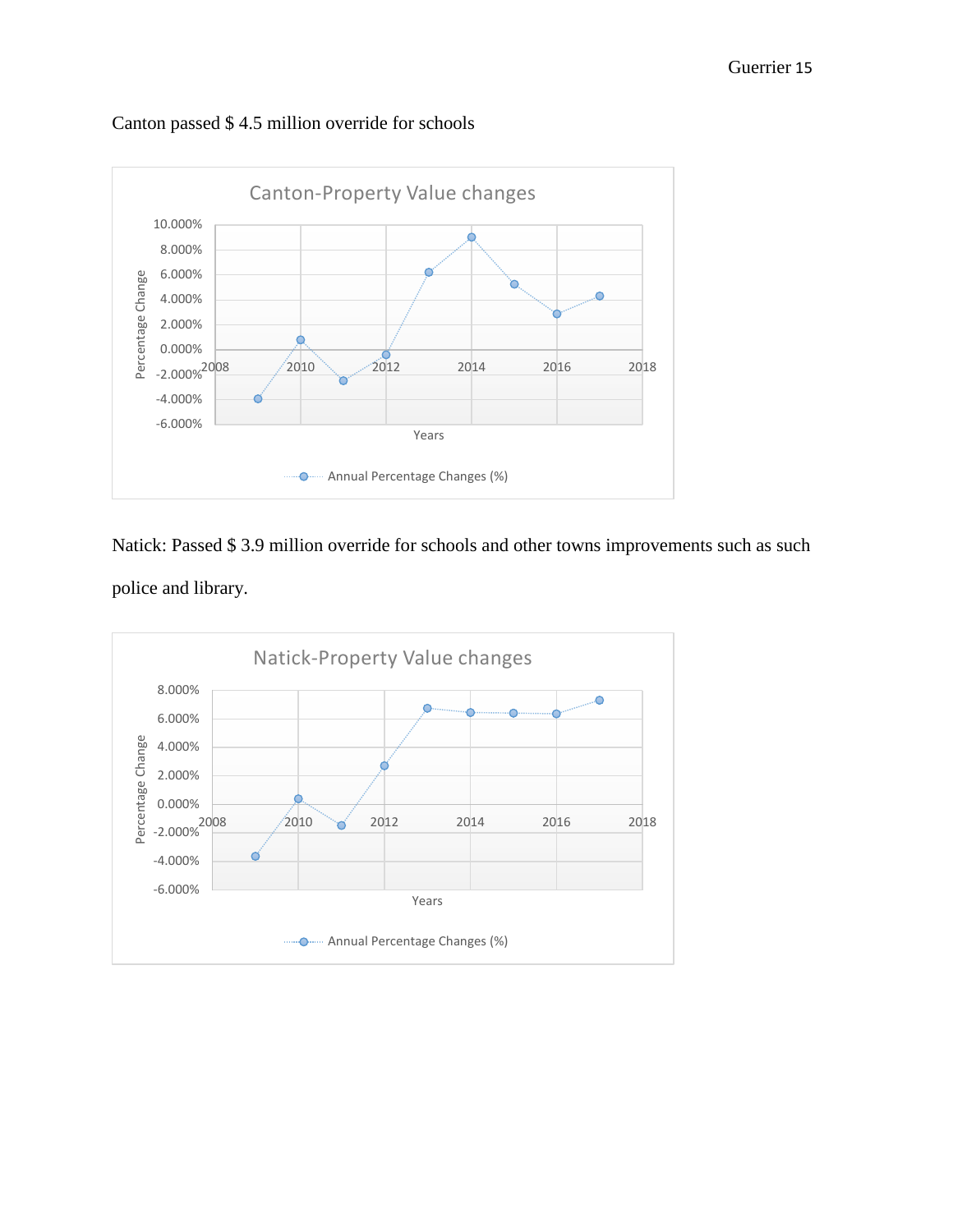

Randolph: 5.5 million override for school and services was passed.

Shrewsbury: 1.5 million override rejected.

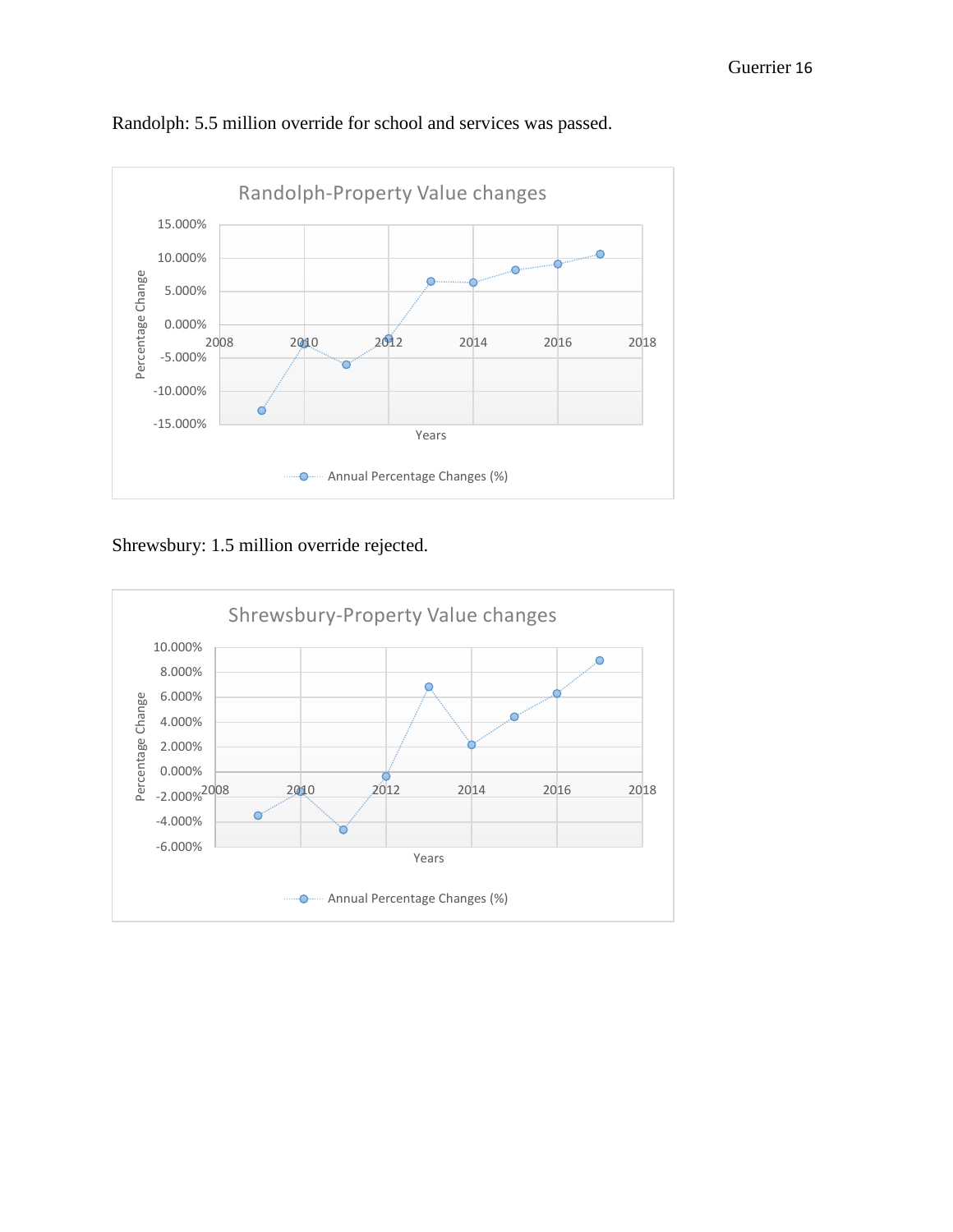



Chelmsford: 2.8 million override failed.

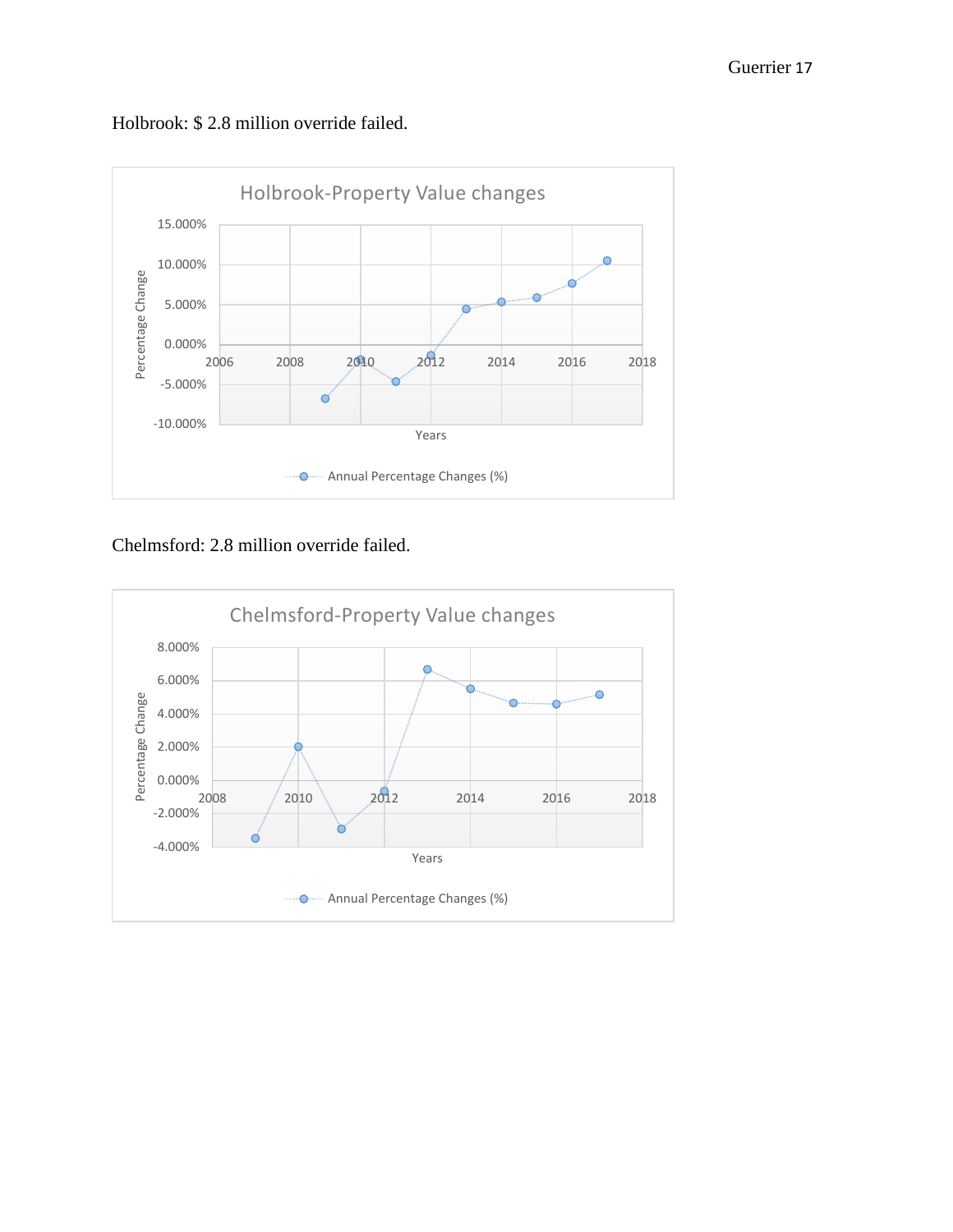Sudbury: \$2.8 million override failed.



Wayland passed both overrides and Debt Exclusions for schools and other services based on its



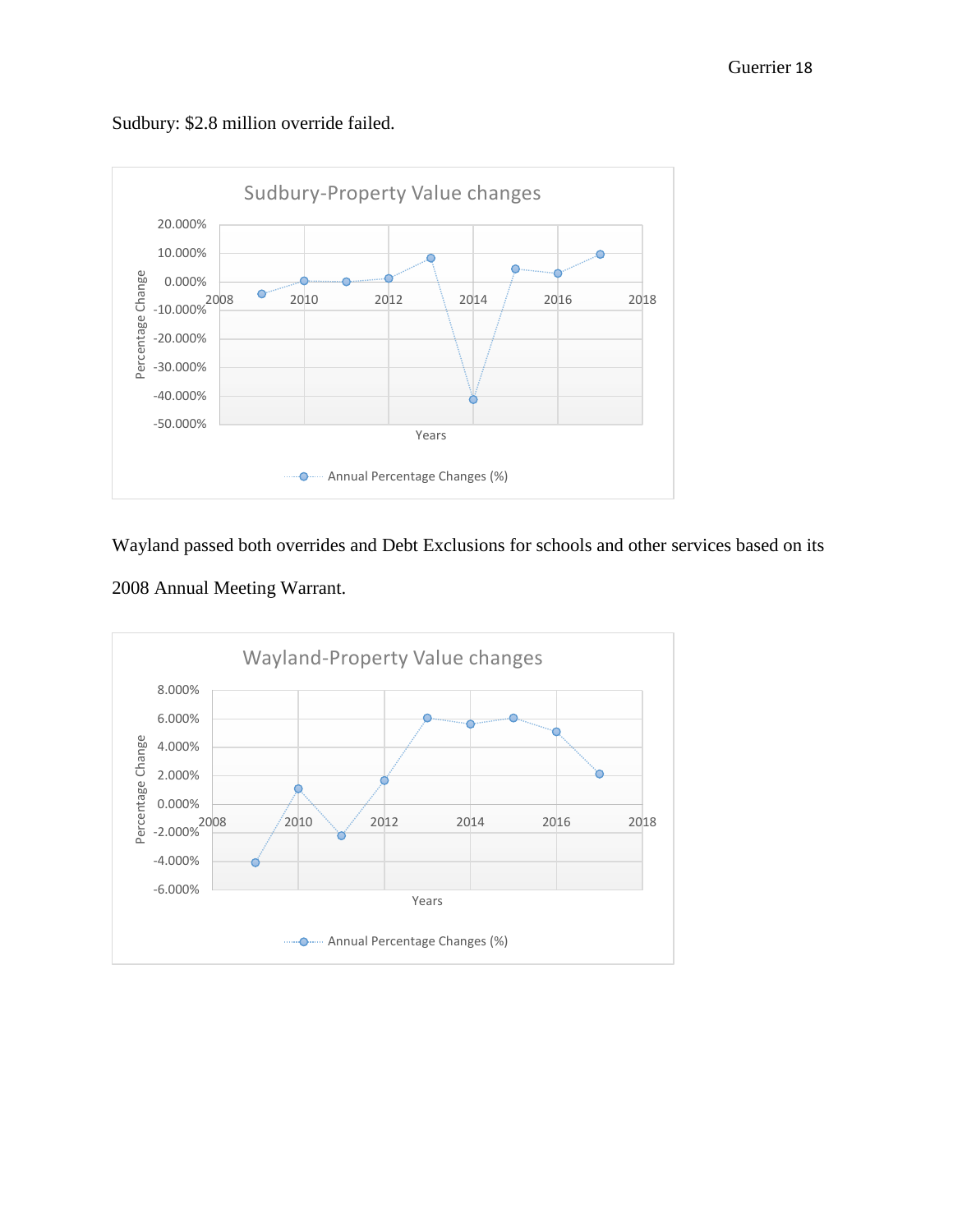Harvard: \$786,000 override failed.



Franklin: \$ 2.8 million override failed

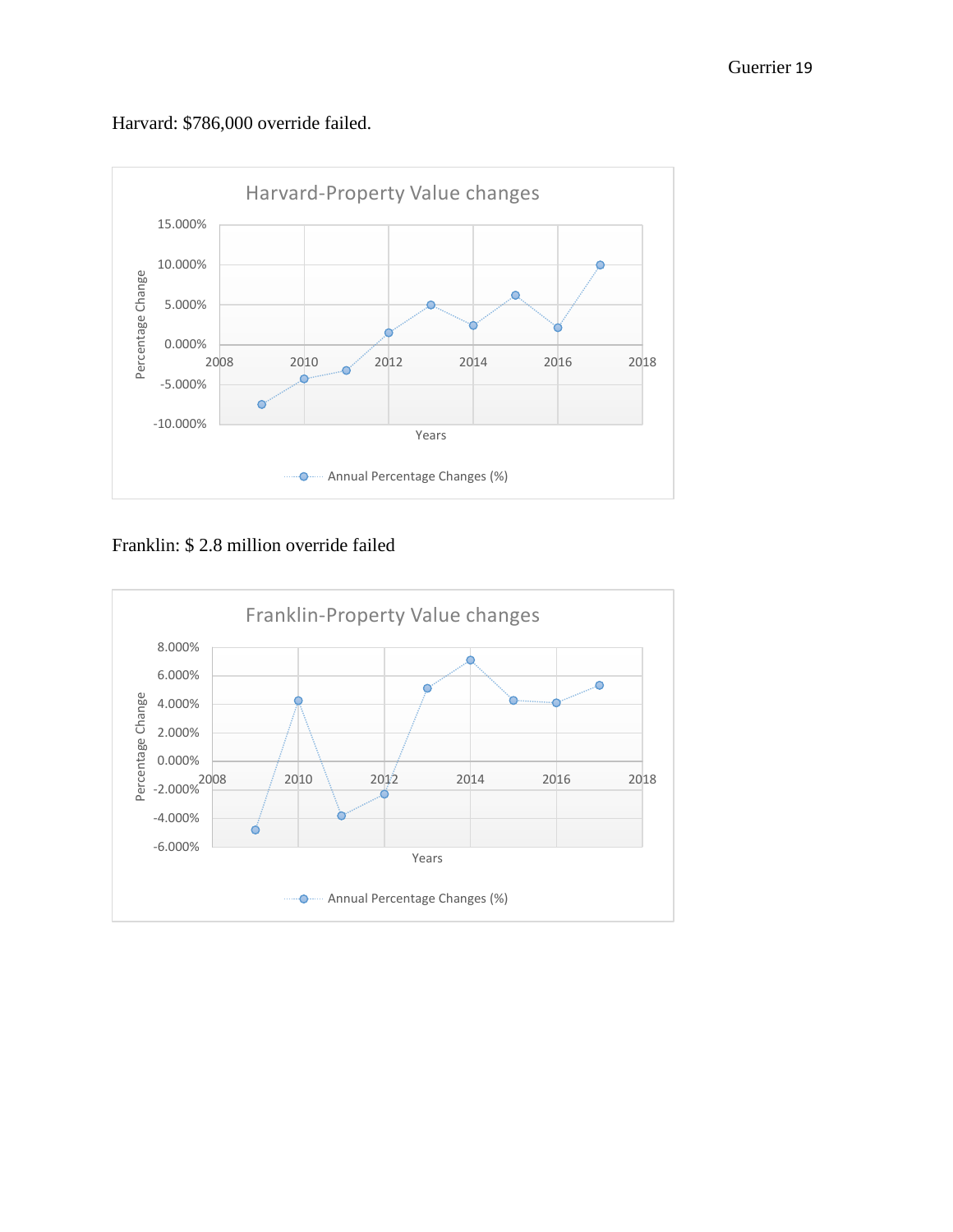Beverly: \$ 2,500,000 override for schools failed; issued \$25,000,000 bond in lieu of override to fund town projects based on bond official statement.



This graph shows the overall annual increase in the state of Massacusetts.

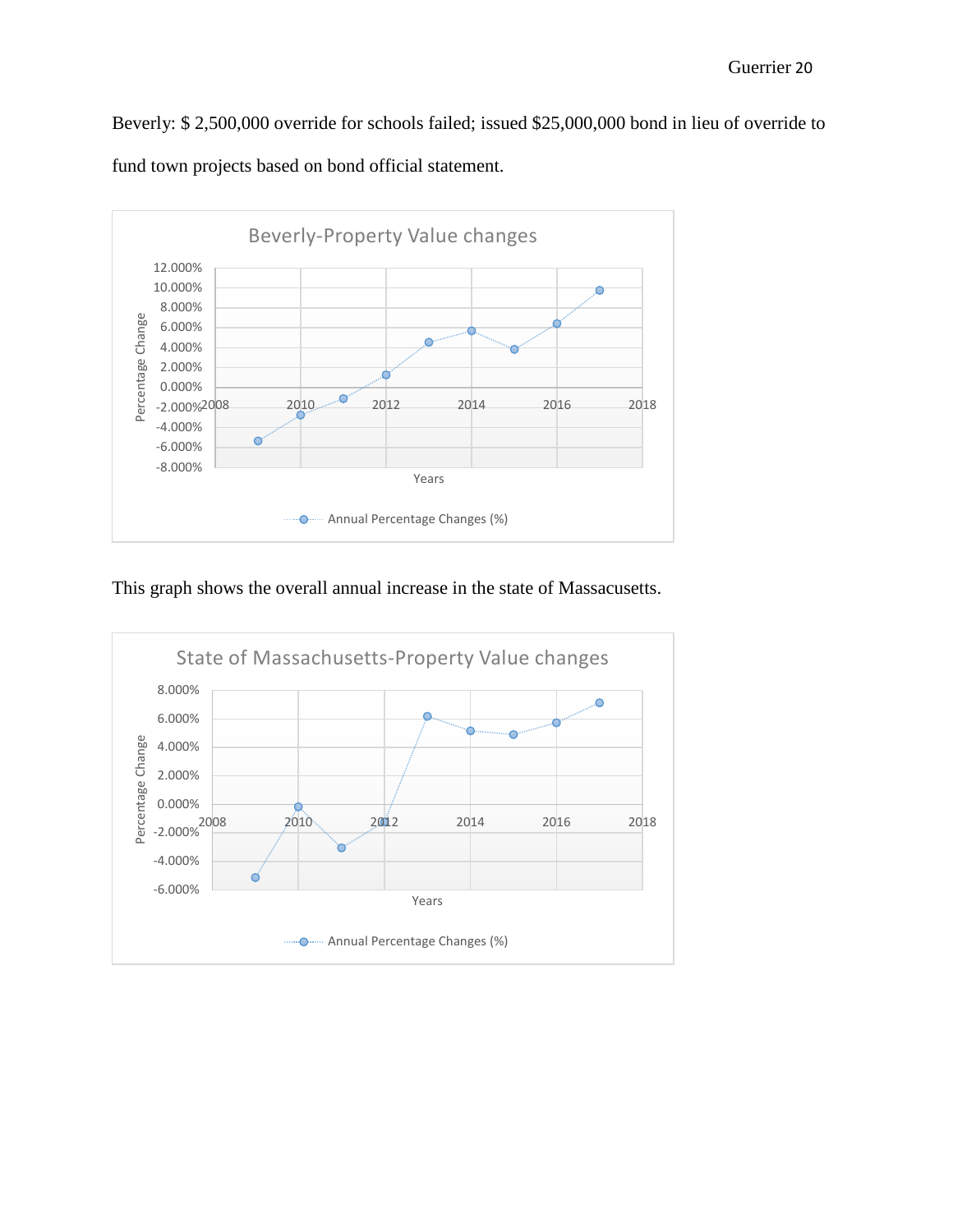## **Results**

The average increase in property values for towns that passed the overrides in 2008 are greater than the average increase for towns that rejected the overrides. The towns that approved the overrides had an average growth of 2.72% while the towns that rejected the overrides had an average percentage increase of 1.90% from 2009 to 2017. Additionally, the average increase for towns that have passed the overrides is greater than the average increase in property values in Massachusetts, confirming that overrides increase property values. Massachusetts realized an average increase of about 2.17% while the towns that issued the overrides realized an average increase of about 2.72% in property values over the sample period. Sample towns that passed overrides for school generally realized a higher increase in average property values than Georgetown who passed overrides for fire department. Overrides for school projects have a greater impact on property values as homeowners are in search for better school systems across the state.

The table below provides a summary of the average increase in property values for school overrides and infrastructure.

| <b>Town</b>      | <b>School Override: Yes/No</b> | <b>Average Growth</b> |
|------------------|--------------------------------|-----------------------|
| Georgetown       | N <sub>o</sub>                 | 1.904%                |
| Hamilton         | Yes                            | 2.382%                |
| Ipswich          | Yes                            | 2.257%                |
| Wenham           | Yes                            | 2.226%                |
| <b>Brookline</b> | Yes                            | 5.529%                |
| Canton           | <b>Yes</b>                     | 2.403%                |
| <b>Natick</b>    | Yes                            | 3.478%                |
| Randolph         | Yes                            | 1.888%                |
| Wayland          | Yes                            | 2.392%                |

Summary Table: School Overrides vs Infrastructure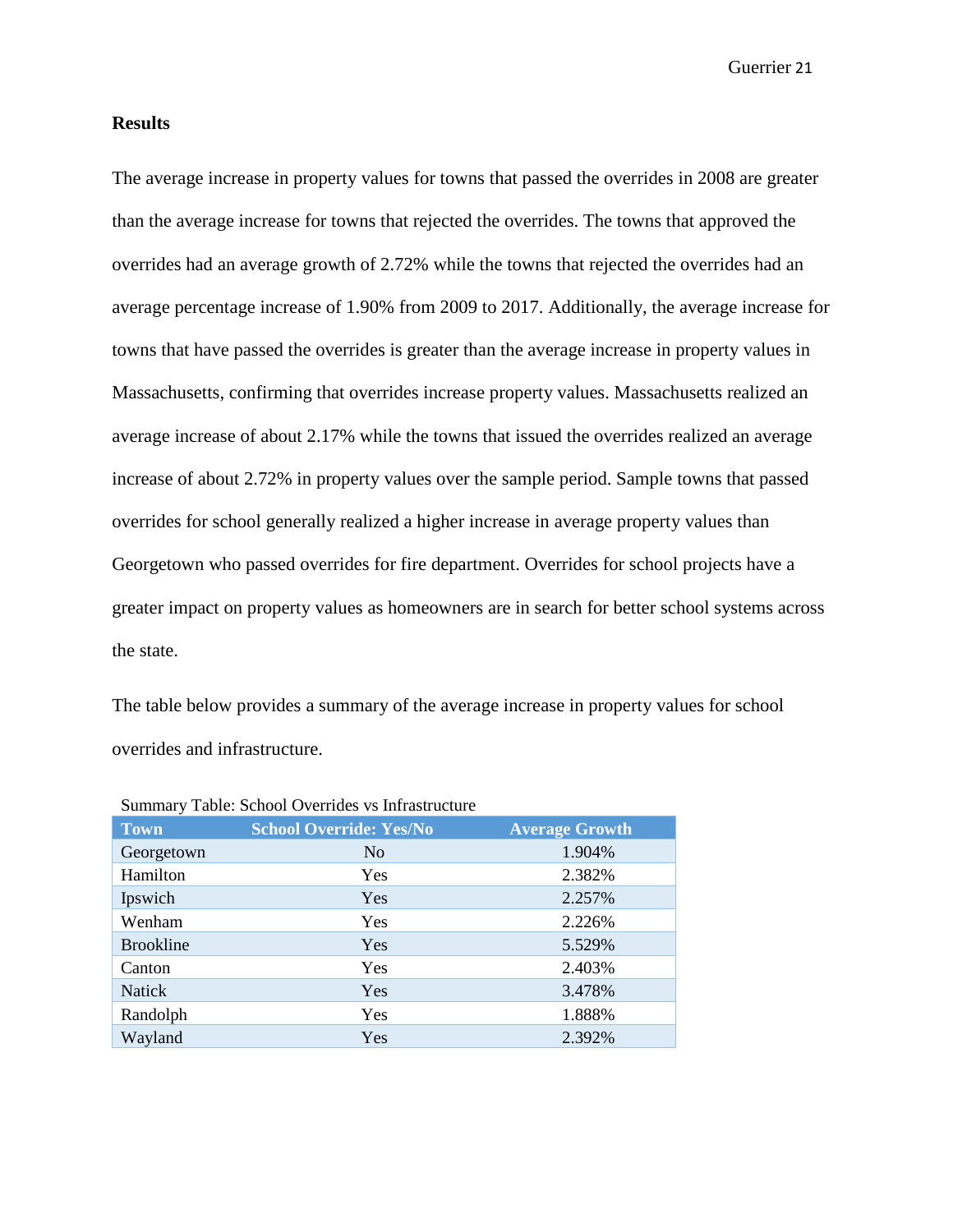## **Alternative: Municipal Bonds**

Unlike overrides, "The Provision of Local Public Goods in Diverse Communities: Analyzing Municipal Bond Elections" study reveals that towns with diverse groups are more likely to issue bonds, although both improve town projects (Rugh and Trounstine 2011). Diversity increase bond passage rates due to the infrequency of bond proposals in such towns. Fewer bond proposals are a result of lower income levels among those towns.

Additionally, bonds proposals are approved when a town need to fund projects that overrides may not be able to cover due to immediate expected rises in property taxes. Beverly did not pass the overrides in 2008, as the town intended to undertake multiple town projects which would strongly affect property taxes. A \$25,000,000 override would suppress homeowners, especially low-income individuals. However, the debt would not immediately impact homeowners because the loan is repaid at maturity and is not always guaranteed (City of Beverly). Other benefits of bonds such as muni bonds and other types of government bonds include federal and state income tax exemptions which would create an advantage for homeowners unlike overrides. Although taxpayers would help repay bonds, they would not increase property taxes as much as overrides once they are passed. Based on all of those factors, bonds are a better options to fund larger projects and avoid high increases in property taxes.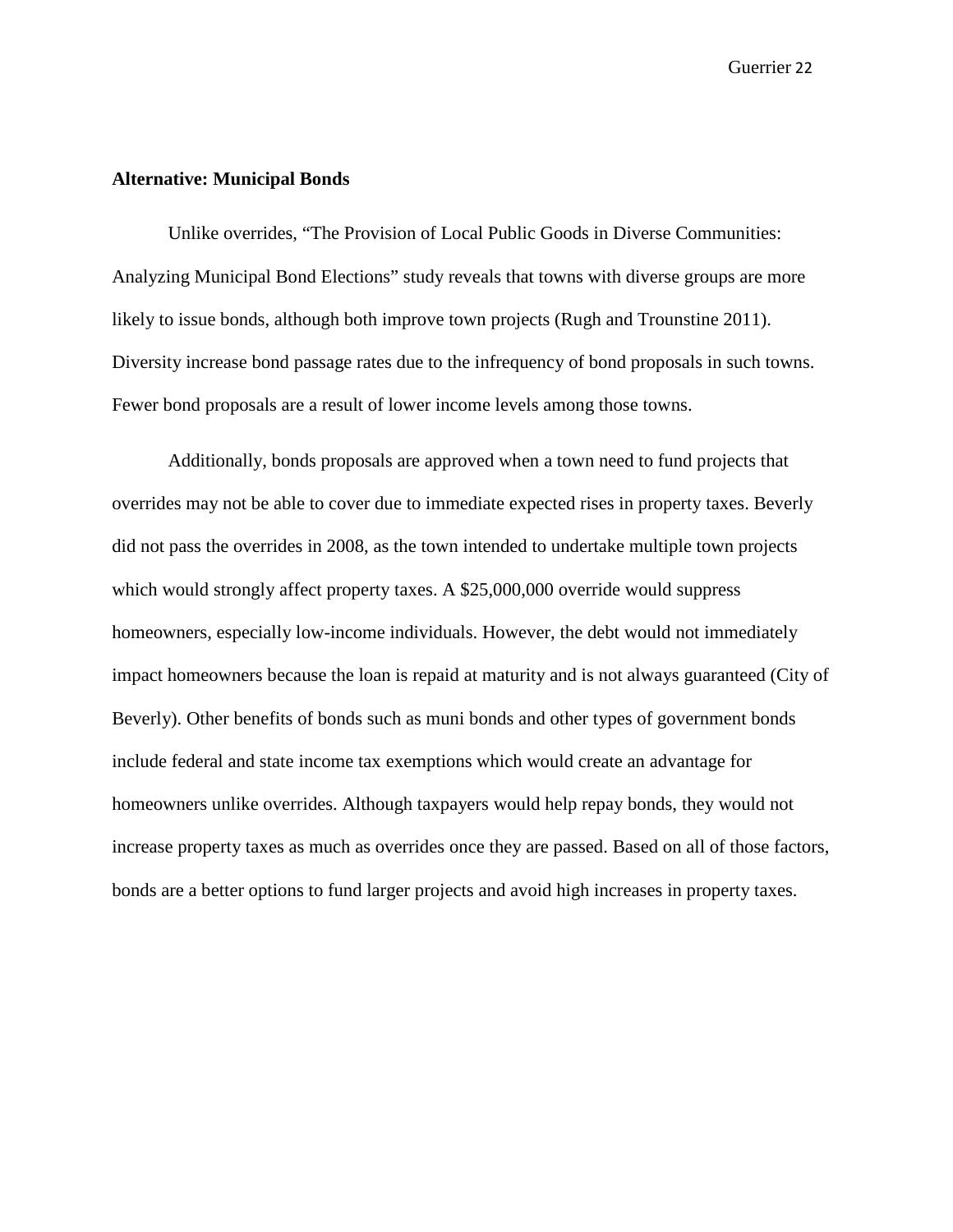## **Conclusion**

in property value from 2009 to 2017. It is also higher than the average in MA. In conclusion, the overrides increase property values in Massachusetts.

Additionally, school overrides increase property values more than other town projects such



Based on the results, the cities that have passed overrides have a higher average increase

road constructions, and other infrastructure because good school systems increase housing demand in Massachusetts.

The state of Massachusetts should not eliminate overrides despite the increase in property taxes. However, Proposition 2 ½ should include a section that limits the use of overrides for extreme large projects starting at a certain dollar amount to avoid extreme property tax increases overtime. Low-income individuals as well as rich populations would benefit from this change. Bonds would be the alternative measure, as they are fully paid at maturity. Homeowners would not have incur a large amount of property taxes right away.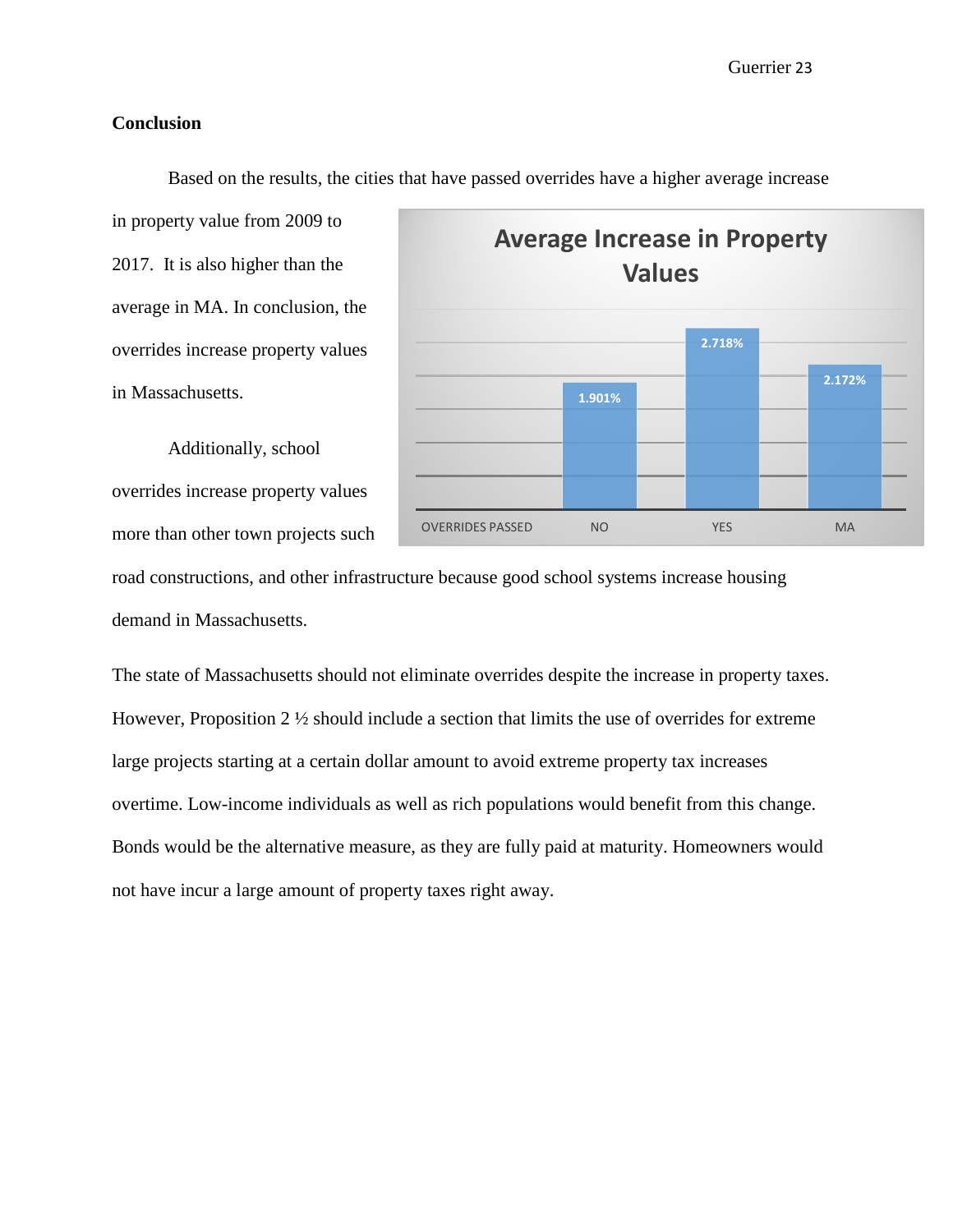# **Exhibit 1.1**

| <b>Newton</b>               | Yr   | <b>March</b>                         | <b>September</b>         | Yearly<br>Average        | Change                       | %<br>Change | Average<br><b>Increase</b> | % Change in<br><b>MA</b> |
|-----------------------------|------|--------------------------------------|--------------------------|--------------------------|------------------------------|-------------|----------------------------|--------------------------|
| Override:<br>N <sub>o</sub> | 2008 | $\sqrt{\ }$<br>675,000               | $\sqrt{\ }$<br>664,000   | \$<br>669,500            |                              |             |                            |                          |
|                             | 2009 | \$<br>661,000                        | \$<br>649,000            | \$<br>655,000            | $\$\$<br>(14,500.00)         | $-2%$       |                            | $-5.128%$                |
|                             | 2010 | $\mathbb{S}$<br>643,000              | \$<br>645,000            | $\mathcal{S}$<br>644,000 | S<br>(11,000.00)             | $-2%$       |                            | $-0.169%$                |
|                             | 2011 | \$<br>656,000                        | \$<br>647,000            | \$<br>651,500            | \$<br>7,500.00               | 1%          |                            | $-3.046%$                |
|                             | 2012 | $\mathcal{S}$<br>655,000             | $\mathcal{S}$<br>670,000 | $\mathcal{S}$<br>662,500 | $\mathcal{S}$<br>11,000.00   | 2%          |                            | $-1.222\%$               |
|                             | 2013 | \$<br>689,000                        | \$<br>718,000            | \$<br>703,500            | \$<br>41,000.00              | 6%          |                            | 6.184%                   |
|                             | 2014 | $\boldsymbol{\mathsf{S}}$<br>752,000 | \$<br>806,000            | \$<br>779,000            | \$<br>75,500.00              | 11%         |                            | 5.158%                   |
|                             | 2015 | $\mathbb{S}$<br>823,000              | \$<br>872,000            | \$<br>847,500            | \$<br>68,500.00              | 9%          |                            | 4.905%                   |
|                             | 2016 | $\sqrt{\ }$<br>900,000               | \$<br>924,000            | \$<br>912,000            | $\mathcal{S}$<br>64,500.00   | 8%          |                            | 5.732%                   |
|                             | 2017 | \$<br>952,000                        | \$<br>972,000            | $\mathbb{S}$<br>962,000  | \$<br>50,000.00              | 5%          |                            | 7.133%                   |
|                             | 2018 |                                      |                          |                          |                              |             | 4%                         |                          |
| Georgetown                  |      |                                      |                          |                          |                              |             |                            |                          |
| Override:<br>Yes            | 2008 | $\sqrt{\ }$<br>393,000               | \$<br>379,000            | \$<br>386,000            |                              |             |                            |                          |
|                             | 2009 | $\mathbb{S}$<br>371,000              | \$<br>359,000            | \$<br>365,000            | \$<br>(21,000.00)            | $-5.440%$   |                            | $-5.128%$                |
|                             | 2010 | $\boldsymbol{\mathsf{S}}$<br>355,000 | \$<br>345,000            | \$<br>350,000            | $\mathcal{S}$<br>(15,000.00) | $-4.110%$   |                            | $-0.169%$                |
|                             | 2011 | \$<br>339,000                        | \$<br>337,000            | \$<br>338,000            | (12,000.00)                  | $-3.429%$   |                            | $-3.046%$                |
|                             | 2012 | $\mathcal{S}$<br>330,000             | $\mathbb{S}$<br>331,000  | $\mathbb{S}$<br>330,500  | $\mathbb{S}$<br>(7,500.00)   | $-2.219%$   |                            | $-1.222%$                |
|                             | 2013 | $\mathcal{S}$<br>346,000             | \$<br>371,000            | $\frac{1}{2}$<br>358,500 | $\mathbb{S}$<br>28,000.00    | 8.472%      |                            | 6.184%                   |
|                             | 2014 | $\mathcal{S}$<br>380,000             | $\mathbb{S}$<br>384,000  | $\mathcal{S}$<br>382,000 | $\mathbb{S}$<br>23,500.00    | 6.555%      |                            | 5.158%                   |
|                             | 2015 | $\mathcal{S}$<br>396,000             | \$<br>403,000            | \$<br>399,500            | $\mathcal{S}$<br>17,500.00   | 4.581%      |                            | 4.905%                   |
|                             | 2016 | $\mathcal{S}$<br>407,000             | $\mathcal{S}$<br>416,000 | $\mathcal{S}$<br>411,500 | $\mathcal{S}$<br>12,000.00   | 3.004%      |                            | 5.732%                   |
|                             | 2017 | $\mathbb{S}$<br>442,000              | \$<br>461,000            | \$<br>451,500            | $\mathbb{S}$<br>40,000.00    | 9.721%      |                            | 7.133%                   |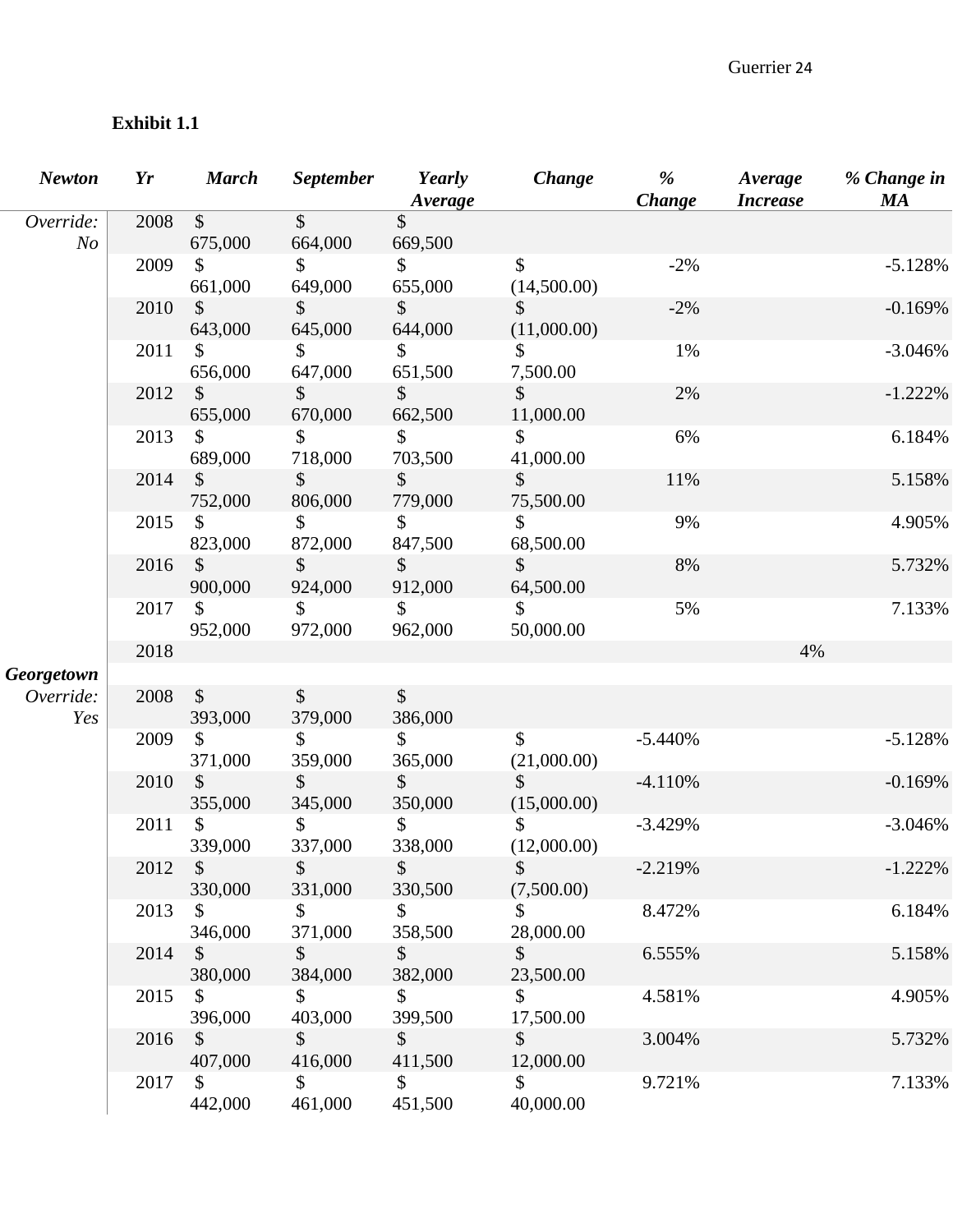|                             | 2018 |                                      |                          |                                      |                                          |           | 1.904% |            |
|-----------------------------|------|--------------------------------------|--------------------------|--------------------------------------|------------------------------------------|-----------|--------|------------|
|                             |      |                                      |                          |                                      |                                          |           |        |            |
| <b>Groveland</b>            | 2008 | $\mathcal{S}$<br>344,000             | $\mathcal{S}$<br>330,000 | $\boldsymbol{\mathsf{S}}$<br>337,000 |                                          |           |        |            |
| Override:<br>N <sub>O</sub> | 2009 | 326,000                              | $\mathbb{S}$<br>314,000  | $\mathbb{S}^-$<br>320,000            | $\mathcal{S}$<br>(17,000.00)             | $-5.045%$ |        | $-5.128%$  |
|                             | 2010 | $\mathcal{S}$<br>313,000             | $\mathcal{S}$<br>314,000 | $\frac{1}{2}$<br>313,500             | $\mathcal{S}$<br>(6,500.00)              | $-2.031%$ |        | $-0.169%$  |
|                             | 2011 | $\mathbb{S}$                         | $\mathbb{S}$             | $\mathbb{S}^-$                       | $\mathbb{S}$                             | $-2.073%$ |        | $-3.046%$  |
|                             | 2012 | 306,000<br>$\mathbb{S}$              | 308,000<br>$\mathsf{S}$  | 307,000<br>$\frac{1}{2}$             | (6,500.00)<br>$\mathbb{S}$               | $-3.746%$ |        | $-1.222\%$ |
|                             | 2013 | 296,000<br>$\boldsymbol{\mathsf{S}}$ | 295,000<br>\$            | 295,500<br>\$                        | (11,500.00)<br>\$                        | 7.783%    |        | 6.184%     |
|                             | 2014 | 309,000<br>$\mathcal{S}$             | 328,000<br>$\mathcal{S}$ | 318,500<br>$\mathcal{S}$             | 23,000.00<br>$\mathbb{S}$                | 9.262%    |        | 5.158%     |
|                             | 2015 | 348,000<br>$\mathcal{S}$             | 348,000<br>$\mathbb{S}$  | 348,000<br>$\mathcal{S}$             | 29,500.00<br>$\mathbb{S}$                | 2.586%    |        | 4.905%     |
|                             | 2016 | 353,000<br>$\sqrt{\ }$               | 361,000<br>$\mathbb{S}$  | 357,000<br>$\mathcal{S}$             | 9,000.00<br>$\mathbb{S}$                 | 3.081%    |        | 5.732%     |
|                             | 2017 | 361,000<br>$\mathbb{S}$              | 375,000<br>$\mathbb{S}$  | 368,000<br>$\mathbb{S}$              | 11,000.00<br>$\mathbb{S}$                | 10.462%   |        | 7.133%     |
|                             | 2018 | 396,000                              | 417,000                  | 406,500                              | 38,500.00                                |           | 2.253% |            |
|                             |      |                                      |                          |                                      |                                          |           |        |            |
| <b>Hamilton</b>             | 2008 | $\mathcal{S}$<br>441,000             | $\mathbb{S}$<br>434,000  | $\frac{1}{2}$<br>437,500             |                                          |           |        |            |
| Override:<br>Yes            | 2009 | $\mathbb{S}$<br>429,000              | $\mathcal{S}$<br>424,000 | \$<br>426,500                        | $\boldsymbol{\mathsf{S}}$<br>(11,000.00) | $-2.514%$ |        | $-5.128%$  |
|                             | 2010 | $\mathcal{S}$<br>419,000             | $\mathsf{\$}$<br>406,000 | $\mathbb{S}$<br>412,500              | $\mathsf{\$}$<br>(14,000.00)             | $-3.283%$ |        | $-0.169%$  |
|                             | 2011 | \$<br>402,000                        | \$<br>407,000            | \$<br>404,500                        | \$<br>(8,000.00)                         | $-1.939%$ |        | $-3.046%$  |
|                             | 2012 | $\mathcal{S}$<br>407,000             | \$<br>412,000            | \$<br>409,500                        | \$<br>5,000.00                           | 1.236%    |        | $-1.222\%$ |
|                             | 2013 | $\mathbb{S}$                         | \$                       | \$                                   | \$                                       | 7.082%    |        | 6.184%     |
|                             | 2014 | 422,000<br>$\mathcal{S}$             | 455,000<br>\$            | 438,500<br>\$                        | 29,000.00<br>\$                          | 7.640%    |        | 5.158%     |
|                             | 2015 | 474,000<br>\$                        | 470,000<br>\$            | 472,000<br>\$                        | 33,500.00<br>\$                          | 0.212%    |        | 4.905%     |
|                             | 2016 | 468,000<br>\$                        | 478,000<br>\$            | 473,000<br>\$                        | 1,000.00<br>\$                           | 6.660%    |        | 5.732%     |
|                             | 2017 | 502,000<br>\$                        | 507,000<br>\$            | 504,500<br>\$                        | 31,500.00<br>\$                          | 6.343%    |        | 7.133%     |
|                             | 2018 | 531,000                              | 542,000                  | 536,500                              | 32,000.00                                |           | 2.382% |            |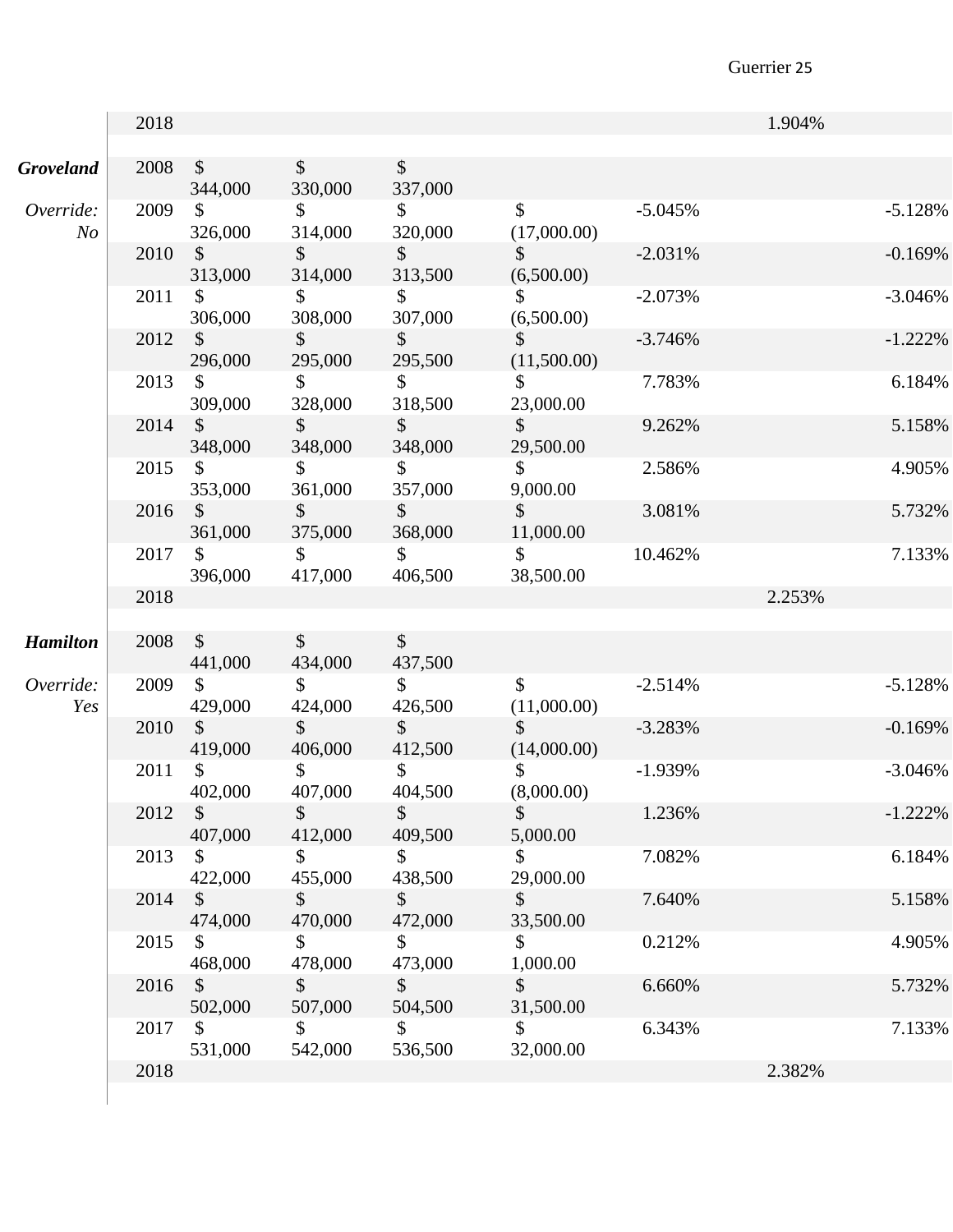| <b>Ipswich</b>   | 2008 | $\sqrt{\ }$<br>402,000               | $\mathcal{S}$<br>386,000 | $\mathcal{S}$<br>394,000 |                              |           |            |
|------------------|------|--------------------------------------|--------------------------|--------------------------|------------------------------|-----------|------------|
| Override:<br>Yes | 2009 | $\mathbb{S}$<br>385,000              | $\mathcal{S}$<br>378,000 | \$<br>381,500            | $\mathcal{S}$<br>(12,500.00) | $-3.173%$ | $-5.128%$  |
|                  | 2010 | $\boldsymbol{\mathsf{S}}$<br>375,000 | \$<br>363,000            | $\mathcal{S}$<br>369,000 | $\mathcal{S}$<br>(12,500.00) | $-3.277%$ | $-0.169%$  |
|                  | 2011 | $\mathbb{S}$<br>361,000              | $\mathbb{S}$<br>368,000  | $\mathcal{S}$<br>364,500 | $\mathbb{S}$<br>(4,500.00)   | $-1.220%$ | $-3.046%$  |
|                  | 2012 | $\sqrt{\ }$<br>361,000               | $\mathcal{S}$<br>370,000 | \$<br>365,500            | $\mathbb{S}$<br>1,000.00     | 0.274%    | $-1.222%$  |
|                  | 2013 | $\mathbb{S}$<br>381,000              | $\mathbb{S}$<br>386,000  | $\mathbb{S}$<br>383,500  | $\mathbb{S}$<br>18,000.00    | 4.925%    | 6.184%     |
|                  | 2014 | $\mathcal{S}$<br>397,000             | $\mathcal{S}$<br>414,000 | $\mathcal{S}$<br>405,500 | $\mathbb{S}$<br>22,000.00    | 5.737%    | 5.158%     |
|                  | 2015 | \$<br>419,000                        | \$<br>429,000            | $\frac{1}{2}$<br>424,000 | $\mathcal{S}$<br>18,500.00   | 4.562%    | 4.905%     |
|                  | 2016 | $\mathcal{S}$<br>439,000             | $\frac{1}{2}$<br>451,000 | $\mathcal{S}$<br>445,000 | $\mathbb{S}$<br>21,000.00    | 4.953%    | 5.732%     |
|                  | 2017 | $\mathbb{S}$<br>475,000              | $\mathbb{S}$<br>482,000  | $\mathbb{S}$<br>478,500  | $\mathbb{S}$<br>33,500.00    | 7.528%    | 7.133%     |
|                  | 2018 |                                      |                          |                          |                              |           | 2.257%     |
| Wenham           | 2008 | $\mathcal{S}$<br>499,000             | $\mathcal{S}$<br>490,000 | $\sqrt{3}$<br>494,500    |                              |           |            |
| Override:<br>Yes | 2009 | $\mathbb{S}$<br>489,000              | $\mathbb{S}$<br>476,000  | $\mathbb{S}$<br>482,500  | $\mathbb{S}$<br>(12,000.00)  | $-2.427%$ | $-5.128%$  |
|                  | 2010 | $\mathcal{S}$<br>474,000             | $\mathcal{S}$<br>476,000 | $\mathbb{S}$<br>475,000  | $\mathbb{S}$<br>(7,500.00)   | $-1.554%$ | $-0.169%$  |
|                  | 2011 | $\mathbb{S}$<br>463,000              | $\mathbb{S}$<br>484,000  | $\mathbb{S}$<br>473,500  | $\mathcal{S}$<br>(1,500.00)  | $-0.316%$ | $-3.046%$  |
|                  | 2012 | $\mathcal{S}$<br>476,000             | $\mathcal{S}$<br>475,000 | $\sqrt{\ }$<br>475,500   | $\mathcal{S}$<br>2,000.00    | 0.422%    | $-1.222\%$ |
|                  | 2013 | \$<br>483,000                        | $\mathbb{S}$<br>510,000  | \$<br>496,500            | \$<br>21,000.00              | 4.416%    | 6.184%     |
|                  | 2014 | $\mathcal{S}$<br>520,000             | \$<br>528,000            | $\sqrt{\ }$<br>524,000   | $\mathbb{S}$<br>27,500.00    | 5.539%    | 5.158%     |
|                  | 2015 | $\mathbb{S}$<br>541,000              | \$<br>555,000            | \$<br>548,000            | \$<br>24,000.00              | 4.580%    | 4.905%     |
|                  | 2016 | \$<br>568,000                        | \$<br>567,000            | \$<br>567,500            | \$<br>19,500.00              | 3.558%    | 5.732%     |
|                  | 2017 | \$<br>592,000                        | $\mathcal{S}$<br>609,000 | \$<br>600,500            | $\mathcal{S}$<br>33,000.00   | 5.815%    | 7.133%     |
|                  | 2018 |                                      |                          |                          |                              |           | 2.226%     |
|                  |      |                                      |                          |                          |                              |           |            |
| <b>Brookline</b> | 2008 | $\mathcal{S}$<br>513,000             | \$<br>512,000            | \$<br>512,500            |                              |           |            |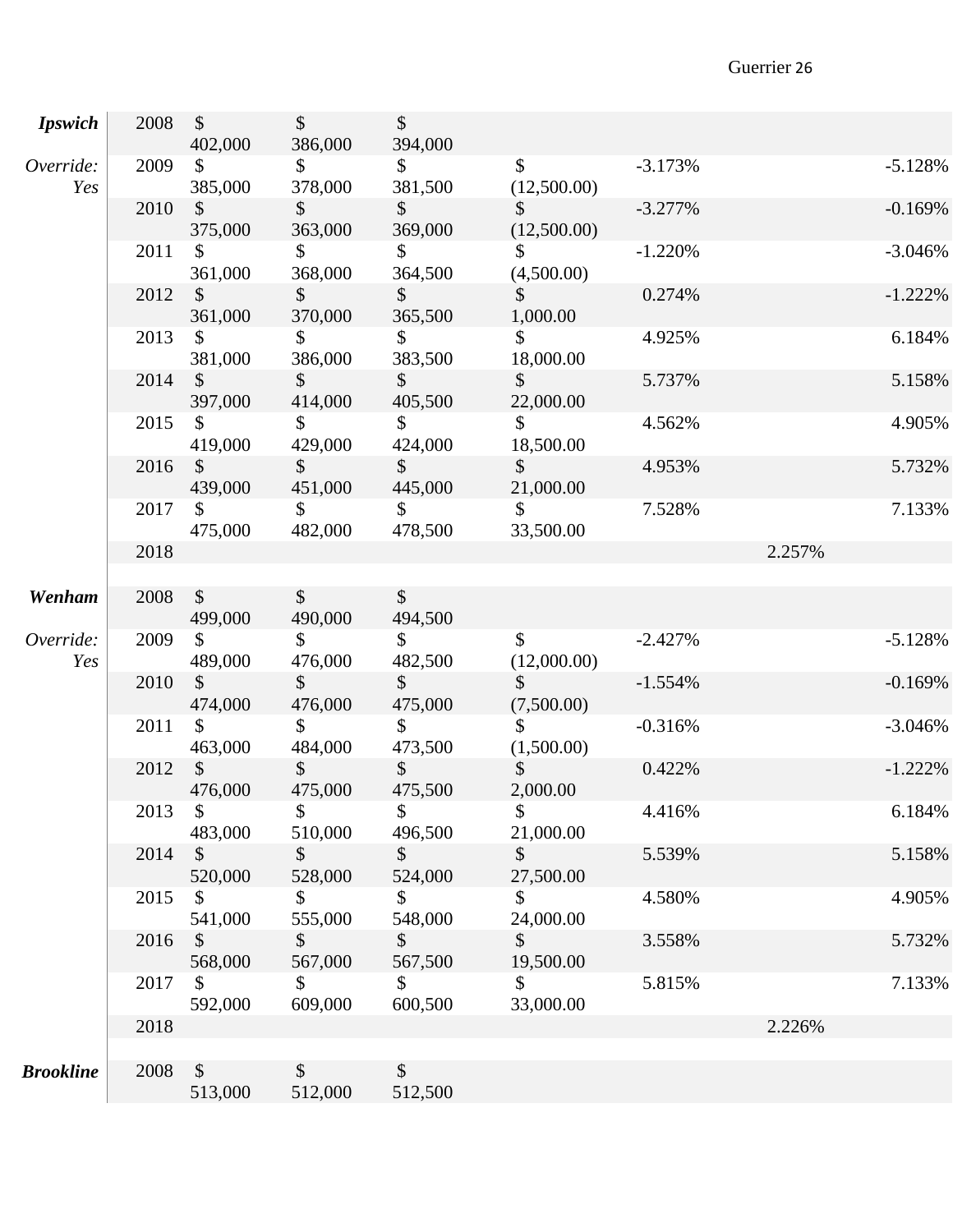| Override:<br>Yes |         | 2009 \$<br>513,000        | $\mathbb{S}$<br>511,000  | $\mathbb{S}$<br>512,000   | $\mathsf{\$}$<br>(500.00)   | $-0.098%$ | $-5.128%$  |
|------------------|---------|---------------------------|--------------------------|---------------------------|-----------------------------|-----------|------------|
|                  | 2010    | $\sim$<br>523,000         | $\sim$<br>532,000        | $\mathsf{\$}$<br>527,500  | $\sim$<br>15,500.00         | 3.027%    | $-0.169%$  |
|                  | 2011    | $\mathbb{S}$<br>540,000   | $\mathbb{S}$<br>523,000  | $\mathbb{S}$<br>531,500   | $\mathbb{S}$<br>4,000.00    | 0.758%    | $-3.046%$  |
|                  | 2012    | $\mathcal{S}$<br>516,000  | $\mathsf{\$}$<br>535,000 | $\mathbb{S}$<br>525,500   | $\mathbb{S}$<br>(6,000.00)  | $-1.129%$ | $-1.222\%$ |
|                  | 2013    | $\frac{1}{2}$<br>565,000  | $\sim$<br>592,000        | $\mathsf{\$}$<br>578,500  | $\mathbb{S}$<br>53,000.00   | 10.086%   | 6.184%     |
|                  | 2014    | $\sim$<br>634,000         | $\sim$<br>683,000        | $\sim$<br>658,500         | $\sim$<br>80,000.00         | 13.829%   | 5.158%     |
|                  | 2015    | $\sqrt{\ }$<br>696,000    | $\mathbb{S}$<br>738,000  | $\mathbb{S}$<br>717,000   | $\mathbb{S}$<br>58,500.00   | 8.884%    | 4.905%     |
|                  | 2016    | $\mathbb{S}$<br>755,000   | $\mathbb{S}$<br>787,000  | $\mathbb{S}$<br>771,000   | $\mathbb{S}$<br>54,000.00   | 7.531%    | 5.732%     |
|                  | 2017    | $\mathbb{S}$<br>817,000   | $\sim$<br>831,000        | $\mathbb{S}$<br>824,000   | $\sim$<br>53,000.00         | 6.874%    | 7.133%     |
|                  | 2018    |                           |                          |                           |                             |           | 5.529%     |
| <b>Canton</b>    | 2008 \$ | 400,000                   | $\frac{1}{2}$<br>388,000 | $\mathcal{S}$<br>394,000  |                             |           |            |
| Override:<br>Yes | 2009    | $\mathcal{S}$<br>382,000  | $\sim$<br>375,000        | $\mathsf{\$}$<br>378,500  | $\mathbb{S}$<br>(15,500.00) | $-3.934%$ | $-5.128%$  |
|                  | 2010 \$ | 384,000                   | $\mathbb{S}$<br>379,000  | $\mathbb{S}$<br>381,500   | $\mathbb{S}$<br>3,000.00    | 0.793%    | $-0.169%$  |
|                  | 2011    | $\mathcal{S}$<br>374,000  | $\mathbb{S}$<br>370,000  | $\mathbb{S}^-$<br>372,000 | $\mathbb{S}$<br>(9,500.00)  | $-2.490%$ | $-3.046%$  |
|                  | 2012    | $\mathbb{S}$<br>369,000   | $\mathsf{\$}$<br>372,000 | $\sim$<br>370,500         | $\mathbb{S}$<br>(1,500.00)  | $-0.403%$ | $-1.222\%$ |
|                  | 2013    | $\mathbb{S}$<br>384,000   | $\mathbb{S}$<br>403,000  | $\mathbb{S}$<br>393,500   | $\mathbb{S}$<br>23,000.00   | 6.208%    | 6.184%     |
|                  | 2014 \$ | 418,000                   | $\phi$<br>440,000        | $\mathcal{D}$<br>429,000  | $\mathcal{S}$<br>35,500.00  | 9.022%    | 5.158%     |
|                  | 2015    | \$<br>441,000             | \$<br>462,000            | \$<br>451,500             | \$<br>22,500.00             | 5.245%    | 4.905%     |
|                  | 2016    | \$<br>461,000             | \$<br>468,000            | $\mathcal{S}$<br>464,500  | \$<br>13,000.00             | 2.879%    | 5.732%     |
|                  | 2017    | \$<br>479,000             | \$<br>490,000            | \$<br>484,500             | \$<br>20,000.00             | 4.306%    | 7.133%     |
|                  | 2018    |                           |                          |                           |                             |           | 2.403%     |
| <b>Natick</b>    | 2008    | $\boldsymbol{\mathsf{S}}$ | \$                       | \$                        |                             |           |            |
| Override:<br>Yes | 2009    | 391,000<br>\$<br>375,000  | 380,000<br>\$<br>368,000 | 385,500<br>\$<br>371,500  | \$<br>(14,000.00)           | $-3.632%$ | $-5.128%$  |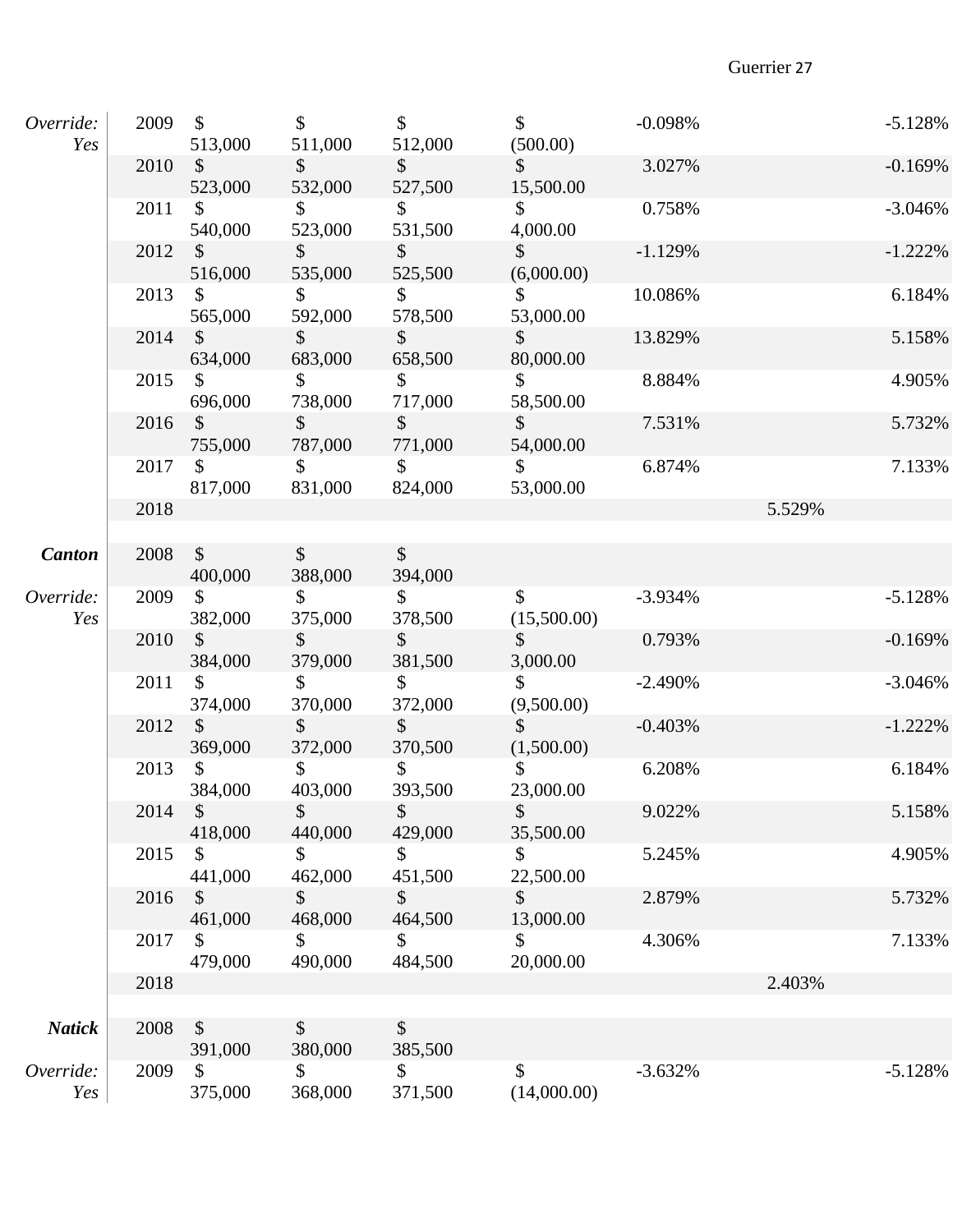|                             | 2010 | $\mathbb{S}$<br>374,000              | $\mathcal{S}$<br>372,000  | $\mathcal{S}$<br>373,000             | $\mathbb{S}$<br>1,500.00    | 0.404%    | $-0.169%$  |
|-----------------------------|------|--------------------------------------|---------------------------|--------------------------------------|-----------------------------|-----------|------------|
|                             | 2011 | \$<br>367,000                        | \$<br>368,000             | \$<br>367,500                        | $\mathbb{S}$<br>(5,500.00)  | $-1.475%$ | $-3.046%$  |
|                             | 2012 | $\frac{1}{2}$<br>373,000             | $\mathcal{S}$<br>382,000  | $\mathsf{\$}$<br>377,500             | $\mathcal{S}$<br>10,000.00  | 2.721%    | $-1.222\%$ |
|                             | 2013 | $\mathbb{S}$<br>395,000              | \$<br>411,000             | $\mathcal{S}$<br>403,000             | $\mathbb{S}^-$<br>25,500.00 | 6.755%    | 6.184%     |
|                             | 2014 | $\mathcal{S}$<br>424,000             | $\frac{1}{2}$<br>434,000  | $\mathcal{S}$<br>429,000             | $\mathsf{\$}$<br>26,000.00  | 6.452%    | 5.158%     |
|                             | 2015 | $\mathbb{S}$<br>443,000              | $\mathbb{S}$<br>470,000   | $\mathbb{S}$<br>456,500              | $\mathbb{S}^-$<br>27,500.00 | 6.410%    | 4.905%     |
|                             | 2016 | $\mathcal{S}$<br>482,000             | $\mathbb{S}$<br>489,000   | $\mathbb{S}$<br>485,500              | $\mathbb{S}$<br>29,000.00   | 6.353%    | 5.732%     |
|                             | 2017 | \$<br>510,000                        | $\mathbb{S}^-$<br>532,000 | $\mathcal{S}$<br>521,000             | $\mathbb{S}$<br>35,500.00   | 7.312%    | 7.133%     |
|                             | 2018 |                                      |                           |                                      |                             |           | 3.478%     |
| Randolph                    | 2008 | $\frac{1}{2}$<br>287,000             | $\mathcal{S}$<br>264,000  | $\boldsymbol{\mathsf{S}}$<br>275,500 |                             |           |            |
| Override:<br>Yes            | 2009 | $\mathcal{S}$<br>247,000             | $\mathbb{S}^-$<br>233,000 | $\mathcal{S}$<br>240,000             | \$<br>(35,500.00)           | 12.886%   | $-5.128%$  |
|                             | 2010 | $\mathbb{S}$<br>233,000              | $\mathcal{S}$<br>233,000  | $\mathcal{S}$<br>233,000             | $\mathbb{S}$<br>(7,000.00)  | $-2.917%$ | $-0.169%$  |
|                             | 2011 | \$<br>224,000                        | $\mathcal{S}$<br>214,000  | $\mathcal{S}$<br>219,000             | $\mathbb{S}$<br>(14,000.00) | $-6.009%$ | $-3.046%$  |
|                             | 2012 | $\mathbb{S}$<br>213,000              | $\mathbb{S}$<br>216,000   | $\mathbb{S}$<br>214,500              | $\mathbb{S}$<br>(4,500.00)  | $-2.055%$ | $-1.222%$  |
|                             | 2013 | $\mathbb{S}$<br>226,000              | \$<br>231,000             | $\frac{1}{2}$<br>228,500             | $\mathbb{S}$<br>14,000.00   | 6.527%    | 6.184%     |
|                             | 2014 | $\boldsymbol{\mathsf{S}}$<br>236,000 | $\mathcal{S}$<br>250,000  | $\mathcal{S}$<br>243,000             | $\mathcal{S}$<br>14,500.00  | 6.346%    | 5.158%     |
|                             | 2015 | \$<br>257,000                        | \$<br>269,000             | \$<br>263,000                        | \$<br>20,000.00             | 8.230%    | 4.905%     |
|                             | 2016 | $\mathcal{S}$<br>279,000             | \$<br>295,000             | \$<br>287,000                        | \$<br>24,000.00             | 9.125%    | 5.732%     |
|                             | 2017 | \$.<br>307,000                       | \$<br>328,000             | $\mathbb{S}$<br>317,500              | \$<br>30,500.00             | 10.627%   | 7.133%     |
|                             | 2018 |                                      |                           |                                      |                             |           | 1.888%     |
| <b>Shrewsbury</b>           | 2008 | \$<br>338,000                        | \$<br>324,000             | \$<br>331,000                        |                             |           |            |
| Override:<br>N <sub>O</sub> | 2009 | \$<br>320,000                        | \$<br>319,000             | $\mathbb{S}$<br>319,500              | \$.<br>(11,500.00)          | $-3.474%$ | $-5.128%$  |
|                             | 2010 | \$<br>318,000                        | \$<br>311,000             | \$<br>314,500                        | \$<br>(5,000.00)            | $-1.565%$ | $-0.169%$  |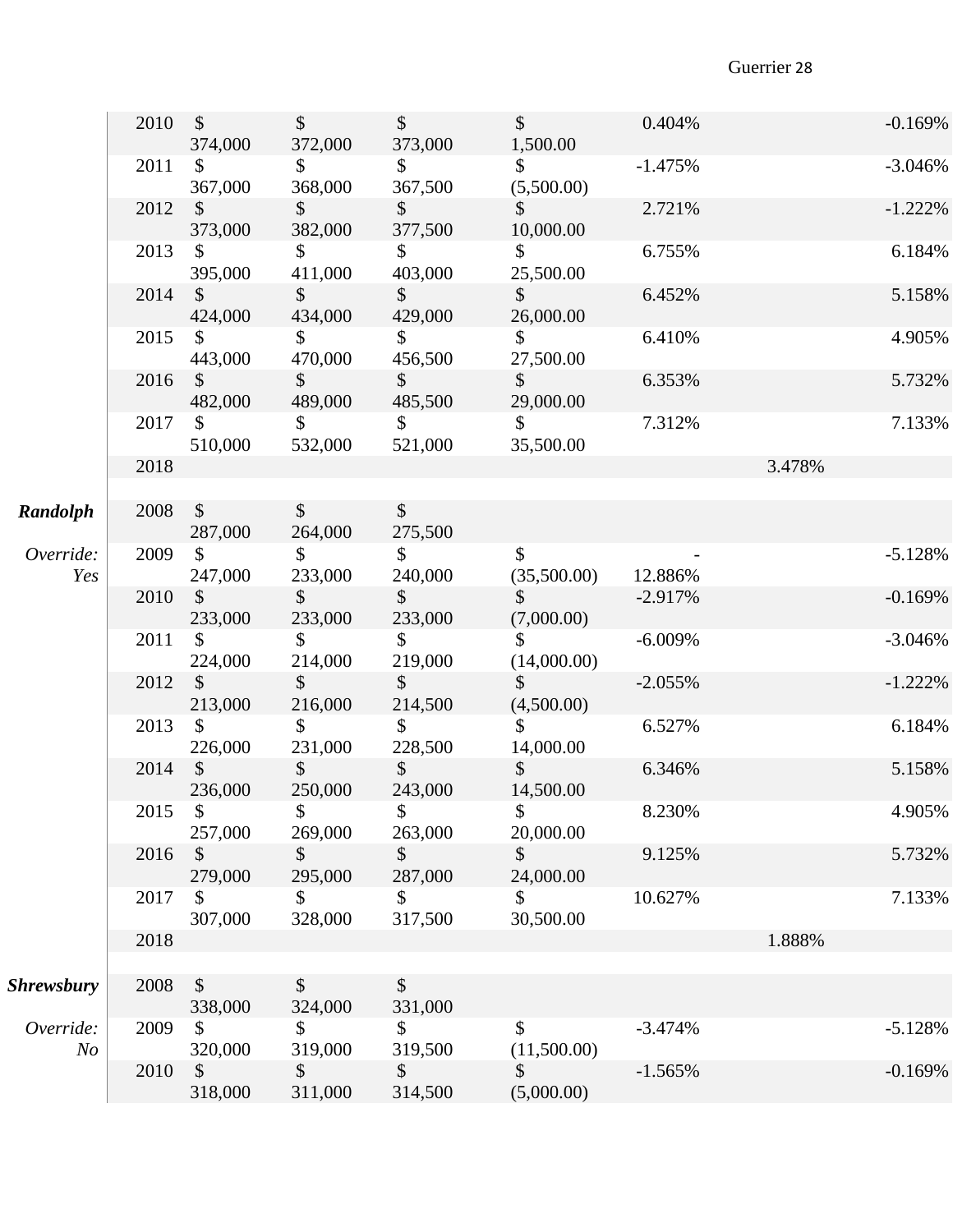|                             | 2011    | $\mathsf{\$}$<br>303,000 | $\mathcal{S}$<br>297,000     | $\mathcal{S}$<br>300,000 | $\mathbb{S}$<br>(14,500.00) | $-4.610%$ |        | $-3.046%$  |
|-----------------------------|---------|--------------------------|------------------------------|--------------------------|-----------------------------|-----------|--------|------------|
|                             | 2012    | $\mathcal{S}$<br>298,000 | $\frac{1}{2}$<br>300,000     | $\mathcal{S}$<br>299,000 | $\sim$<br>(1,000.00)        | $-0.333%$ |        | $-1.222%$  |
|                             | 2013    | \$<br>308,000            | $\mathcal{S}$<br>331,000     | \$<br>319,500            | $\mathbb{S}$<br>20,500.00   | 6.856%    |        | 6.184%     |
|                             | 2014    | $\mathcal{S}$<br>327,000 | $\mathcal{S}$<br>326,000     | $\mathcal{S}$<br>326,500 | $\mathbb{S}$<br>7,000.00    | 2.191%    |        | 5.158%     |
|                             | 2015    | $\mathcal{S}$<br>340,000 | $\mathcal{S}$<br>342,000     | $\mathsf{S}$<br>341,000  | $\mathbb{S}$<br>14,500.00   | 4.441%    |        | 4.905%     |
|                             | 2016    | $\mathcal{S}$<br>352,000 | $\mathcal{S}$<br>373,000     | $\frac{1}{2}$<br>362,500 | $\mathcal{S}$<br>21,500.00  | 6.305%    |        | 5.732%     |
|                             | 2017    | $\mathcal{S}$<br>390,000 | $\mathbb{S}$<br>400,000      | $\mathbb{S}$<br>395,000  | $\mathbb{S}$<br>32,500.00   | 8.966%    |        | 7.133%     |
|                             | 2018    |                          |                              |                          |                             |           | 2.086% |            |
| <b>Holbrook</b>             | 2008    | $\mathcal{S}$<br>267,000 | $\mathcal{S}$<br>252,000     | $\mathcal{S}$<br>259,500 |                             |           |        |            |
| Override:<br>N <sub>o</sub> | 2009    | $\mathcal{S}$<br>245,000 | $\mathcal{S}$<br>239,000     | $\mathsf{\$}$<br>242,000 | $\mathbb{S}$<br>(17,500.00) | $-6.744%$ |        | $-5.128%$  |
|                             | 2010    | $\mathcal{S}$<br>238,000 | $\mathcal{S}$<br>237,000     | $\mathcal{S}$<br>237,500 | $\mathbb{S}$<br>(4,500.00)  | $-1.860%$ |        | $-0.169%$  |
|                             | 2011    | $\mathcal{S}$<br>232,000 | $\mathcal{S}$<br>221,000     | $\mathcal{S}$<br>226,500 | $\mathbb{S}$<br>(11,000.00) | $-4.632%$ |        | $-3.046%$  |
|                             | 2012    | $\mathsf{\$}$<br>222,000 | $\mathsf{\$}$<br>225,000     | $\mathsf{S}$<br>223,500  | $\mathbb{S}$<br>(3,000.00)  | $-1.325%$ |        | $-1.222\%$ |
|                             | 2013    | $\mathbb{S}$<br>230,000  | $\mathbb{S}$<br>237,000      | $\mathcal{S}$<br>233,500 | $\mathbb{S}$<br>10,000.00   | 4.474%    |        | 6.184%     |
|                             | 2014    | $\mathsf{\$}$<br>241,000 | $\mathcal{S}$<br>251,000     | $\sim$<br>246,000        | $\mathbb{S}$<br>12,500.00   | 5.353%    |        | 5.158%     |
|                             | 2015    | $\mathcal{S}$<br>254,000 | $\mathcal{S}$<br>267,000     | $\mathcal{S}$<br>260,500 | $\mathcal{S}$<br>14,500.00  | 5.894%    |        | 4.905%     |
|                             | 2016 \$ | 272,000                  | $\mathbb{R}$<br>Φ<br>289,000 | $\mathbb{S}$<br>280,500  | $\mathfrak{D}$<br>20,000.00 | 7.678%    |        | 5.732%     |
|                             | 2017    | \$<br>305,000            | $\mathcal{S}$<br>315,000     | \$<br>310,000            | $\mathbb{S}$<br>29,500.00   | 10.517%   |        | 7.133%     |
|                             | 2018    |                          |                              |                          |                             |           | 2.151% |            |
| <b>Chelmsford</b>           | 2008    | \$<br>338,000            | $\mathcal{L}$<br>324,000     | \$<br>331,000            |                             |           |        |            |
| Override:<br>N <sub>o</sub> | 2009    | \$<br>319,000            | \$<br>320,000                | \$<br>319,500            | \$<br>(11,500.00)           | $-3.474%$ |        | $-5.128%$  |
|                             | 2010    | \$<br>327,000            | \$<br>325,000                | \$<br>326,000            | \$<br>6,500.00              | 2.034%    |        | $-0.169%$  |
|                             | 2011    | \$<br>319,000            | \$<br>314,000                | \$<br>316,500            | \$<br>(9,500.00)            | $-2.914%$ |        | $-3.046%$  |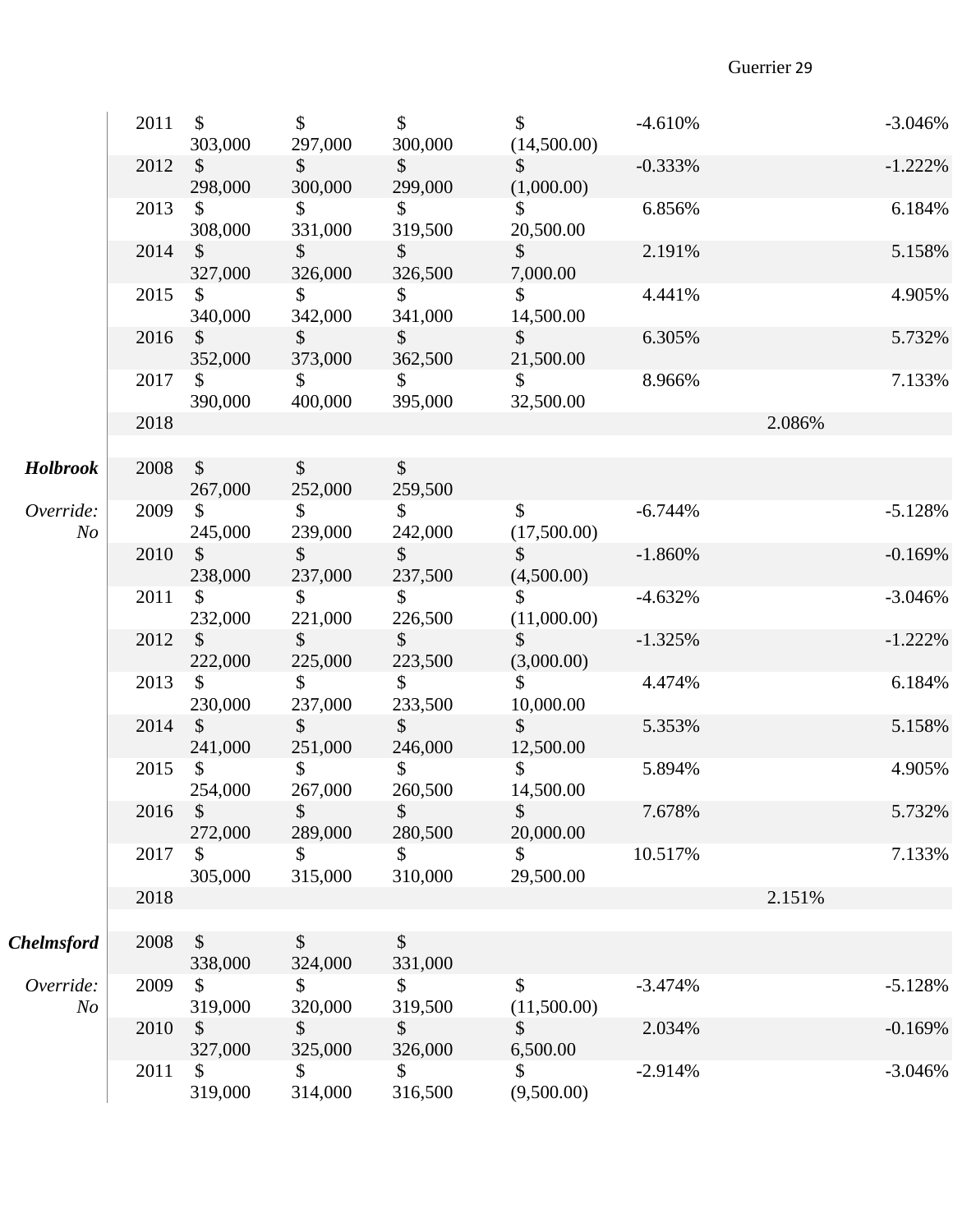|                  |           | 2012 \$<br>310,000                       | $\sim$<br>319,000        | $\sim$<br>314,500            | $\sim$<br>(2,000.00)                      | $-0.632%$ | $-1.222\%$ |
|------------------|-----------|------------------------------------------|--------------------------|------------------------------|-------------------------------------------|-----------|------------|
|                  | 2013      | $\mathcal{S}$<br>331,000                 | $\sim$<br>340,000        | $\mathcal{S}$<br>335,500     | $\sim$<br>21,000.00                       | 6.677%    | 6.184%     |
|                  |           | 2014 \$<br>350,000                       | $\sim$<br>358,000        | $\sim$<br>354,000            | $\mathbb{S}$<br>18,500.00                 | 5.514%    | 5.158%     |
|                  | 2015      | $\mathcal{S}$<br>363,000                 | $\sim$<br>378,000        | $\mathbb{S}$<br>370,500      | $\mathcal{S}$<br>16,500.00                | 4.661%    | 4.905%     |
|                  | 2016      | $\sim$<br>385,000                        | $\sim$<br>390,000        | $\mathsf{\$}$<br>387,500     | $\sim$<br>17,000.00                       | 4.588%    | 5.732%     |
|                  | 2017      | $\mathbb{S}$<br>399,000                  | $\mathbb{S}$<br>416,000  | $\mathbb{S}$<br>407,500      | $\mathbb{S}$<br>20,000.00                 | 5.161%    | 7.133%     |
|                  | 2018      |                                          |                          |                              |                                           |           | 2.402%     |
| <b>Sudbury</b>   | 2008      | $\sim$<br>623,000                        | $\sim$<br>606,000        | $\sqrt$<br>614,500           |                                           |           |            |
| Override:<br>N o | 2009      | $\mathbb{S}$<br>595,000                  | $\mathbb{S}$<br>583,000  | $\mathbb{S}$<br>589,000      | $\mathbb{S}$<br>(25,500.00)               | $-4.150%$ | $-5.128%$  |
|                  | 2010      | $\sqrt{\ }$<br>589,000                   | $\mathbb{S}$<br>594,000  | $\mathsf{\$}$<br>591,500     | $\mathbb{S}$<br>2,500.00                  | 0.424%    | $-0.169%$  |
|                  |           | 2011 \$<br>594,000                       | $\sim$<br>590,000        | $\sim$<br>592,000            | $\mathcal{S}$<br>500.00                   | 0.085%    | $-3.046%$  |
|                  | 2012      | $\mathcal{S}$<br>590,000                 | $\sim$<br>609,000        | $\mathbb{S}$<br>599,500      | $\mathbb{S}$ and $\mathbb{S}$<br>7,500.00 | 1.267%    | $-1.222\%$ |
|                  | 2013      | $\mathcal{S}$<br>638,000                 | $\mathbb{S}$<br>662,000  | $\mathcal{S}$<br>650,000     | $\mathbb{S}$<br>50,500.00                 | 8.424%    | 6.184%     |
|                  | 2014      | $\mathbb{S}$ and $\mathbb{S}$<br>380,000 | $\mathsf{\$}$<br>384,000 | $\mathbb{S}$<br>382,000      | $$(268,000.00)$ 41.231\%                  |           | 5.158%     |
|                  | 2015      | $\mathbb{S}$<br>396,000                  | $\mathcal{S}$<br>403,000 | $\mathbb{S}$                 | $\mathbb{S}$<br>$399,500$ $17,500.00$     | 4.581%    | 4.905%     |
|                  | $2016$ \$ | 407,000                                  | $\mathbb{S}$<br>416,000  | $\mathcal{S}$                | $\mathbb{S}$<br>411,500 12,000.00         | 3.004%    | 5.732%     |
|                  | 2017      | $\mathbb{S}$<br>442,000                  | \$<br>461,000            | \$<br>451,500                | \$<br>40,000.00                           | 9.721%    | 7.133%     |
|                  | 2018      |                                          |                          |                              |                                           |           | $-1.986%$  |
| Wayland          | 2008      | $\boldsymbol{\mathsf{S}}$<br>572,000     | \$<br>556,000            | $\boldsymbol{\$}$<br>564,000 |                                           |           |            |
| Override:<br>Yes | 2009      | \$<br>547,000                            | \$<br>535,000            | \$<br>541,000                | \$<br>(23,000.00)                         | $-4.078%$ | $-5.128%$  |
|                  | 2010      | $\mathcal{S}$<br>547,000                 | \$<br>547,000            | $\mathcal{S}$<br>547,000     | \$<br>6,000.00                            | 1.109%    | $-0.169%$  |
|                  | 2011      | \$<br>541,000                            | \$<br>529,000            | \$<br>535,000                | \$<br>(12,000.00)                         | $-2.194%$ | $-3.046%$  |
|                  | 2012      | \$<br>535,000                            | \$<br>553,000            | \$<br>544,000                | \$<br>9,000.00                            | 1.682%    | $-1.222\%$ |
|                  |           |                                          |                          |                              |                                           |           |            |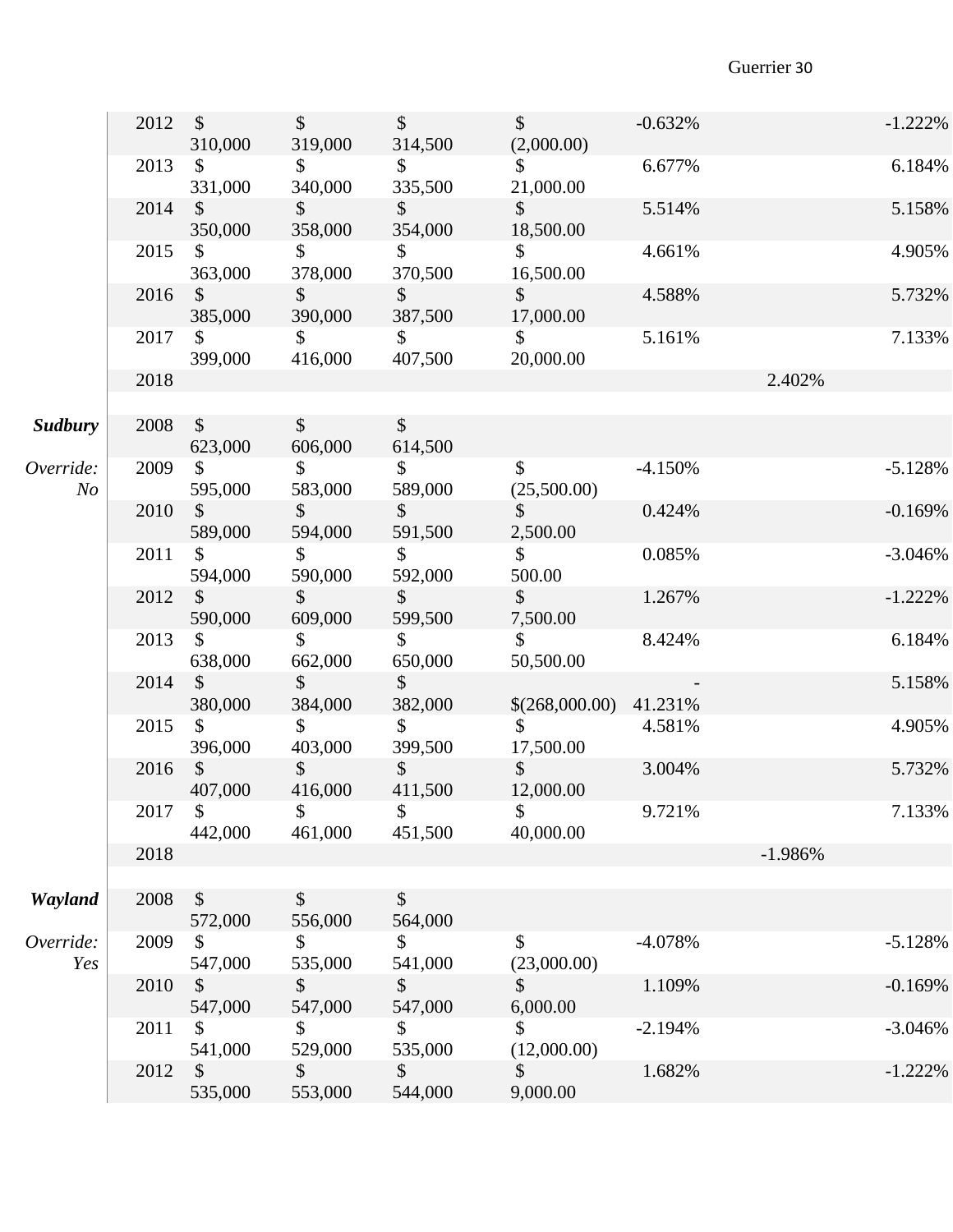|                  | $2013 \quad$ \$ | 570,000                              | $\mathcal{S}$<br>584,000  | $\mathcal{S}$<br>577,000 | $\mathcal{S}$<br>33,000.00    | 6.066%    | 6.184%     |
|------------------|-----------------|--------------------------------------|---------------------------|--------------------------|-------------------------------|-----------|------------|
|                  | 2014            | $\mathcal{S}$<br>599,000             | $\sim$<br>620,000         | $\mathsf{\$}$<br>609,500 | $\sim$<br>32,500.00           | 5.633%    | 5.158%     |
|                  | 2015            | $\mathcal{S}$<br>630,000             | $\sim$<br>663,000         | $\sim$<br>646,500        | $\sim$<br>37,000.00           | 6.071%    | 4.905%     |
|                  | 2016            | $\sim$<br>679,000                    | $\sim$<br>680,000         | $\mathbb{S}$<br>679,500  | $\sim$<br>33,000.00           | 5.104%    | 5.732%     |
|                  | 2017            | $\mathcal{S}$<br>679,000             | $\mathbb{S}$<br>709,000   | $\mathbb{S}$<br>694,000  | $\mathbb{S}$<br>14,500.00     | 2.134%    | 7.133%     |
|                  | 2018            |                                      |                           |                          |                               |           | 2.392%     |
| <b>Harvard</b>   |                 | 2008 \$<br>554,000                   | $\mathsf{\$}$<br>531,000  | $\mathcal{S}$<br>542,500 |                               |           |            |
| Override:<br>N o | 2009            | $\sim$<br>511,000                    | $\mathbb{S}$<br>493,000   | $\mathbb{S}$<br>502,000  | $\mathbb{S}$<br>(40,500.00)   | $-7.465%$ | $-5.128%$  |
|                  | 2010            | $\mathcal{S}$<br>480,000             | $\sim$<br>481,000         | $\sim$<br>480,500        | $\sim$<br>(21,500.00)         | $-4.283%$ | $-0.169%$  |
|                  | 2011            | $\sim$<br>469,000                    | $\sim$<br>461,000         | $\mathbb{S}$<br>465,000  | $\mathbb{S}$<br>(15,500.00)   | $-3.226%$ | $-3.046%$  |
|                  | 2012            | $\mathcal{S}$<br>466,000             | $\mathbb{S}$<br>478,000   | $\mathbb{S}$<br>472,000  | $\sim$<br>7,000.00            | 1.505%    | $-1.222\%$ |
|                  | 2013            | $\sim$<br>488,000                    | $\mathsf{\$}$<br>503,000  | $\mathsf{\$}$<br>495,500 | $\mathbb{S}$<br>23,500.00     | 4.979%    | 6.184%     |
|                  | 2014            | $\mathcal{S}$<br>505,000             | $\mathbb{S}$<br>510,000   | $\mathbb{S}$<br>507,500  | $\mathbb{S}$<br>12,000.00     | 2.422%    | 5.158%     |
|                  | 2015            | $\mathcal{S}$<br>539,000             | $\mathsf{\$}$<br>539,000  | $\mathsf{\$}$<br>539,000 | $\sim$<br>31,500.00           | 6.207%    | 4.905%     |
|                  |                 | 2016 \$<br>535,000                   | $\sim$<br>566,000         | $\int$<br>550,500        | $\mathbb{S}$<br>11,500.00     | 2.134%    | 5.732%     |
|                  | 2017            | $\mathcal{S}$<br>602,000             | $\mathbb{S}$<br>609,000   | $\mathbb{S}$<br>605,500  | $\mathbb{S}$<br>55,000.00     | 9.991%    | 7.133%     |
|                  | 2018            |                                      |                           |                          |                               |           | 1.363%     |
| Franklin         | 2008            | $\mathcal{S}$                        | $\boldsymbol{\mathsf{S}}$ | $\sqrt{\ }$              |                               |           |            |
| Override:        | 2009            | 351,000<br>$\mathbb{S}$              | 337,000<br>\$             | 344,000<br>$\mathbb{S}$  | $\mathbb{S}$                  | $-4.797%$ | $-5.128%$  |
| N <sub>O</sub>   | 2010            | 330,000<br>$\boldsymbol{\mathsf{S}}$ | 325,000<br>\$             | 327,500<br>\$            | (16,500.00)<br>\$             | 4.275%    | $-0.169%$  |
|                  | 2011            | 344,000<br>$\mathbb{S}$              | 339,000<br>\$             | 341,500<br>\$            | 14,000.00<br>$\mathcal{S}$    | $-3.807%$ | $-3.046%$  |
|                  | 2012            | 332,000<br>\$                        | 325,000<br>\$             | 328,500<br>$\mathcal{S}$ | (13,000.00)<br>\$             | $-2.283%$ | $-1.222\%$ |
|                  | 2013            | 316,000<br>\$<br>335,000             | 326,000<br>\$<br>340,000  | 321,000<br>\$<br>337,500 | (7,500.00)<br>\$<br>16,500.00 | 5.140%    | 6.184%     |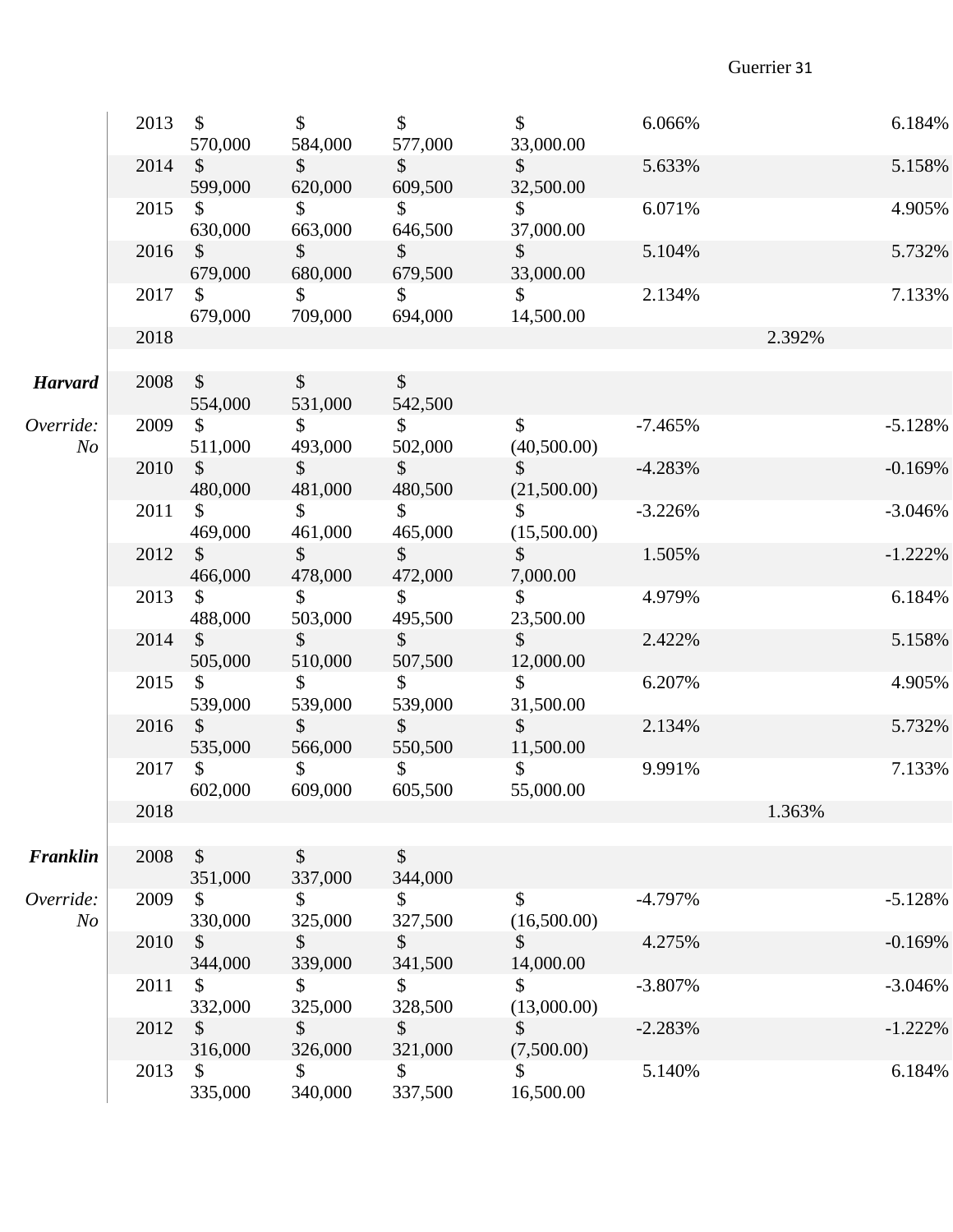|                        | 2014                                     | $\mathcal{S}$<br>353,000             | $\mathcal{S}$<br>370,000 | $\mathcal{S}$<br>361,500             | $\mathcal{S}$<br>24,000.00   | 7.111%    | 5.158%     |
|------------------------|------------------------------------------|--------------------------------------|--------------------------|--------------------------------------|------------------------------|-----------|------------|
|                        | 2015                                     | \$<br>374,000                        | \$<br>380,000            | $\frac{1}{2}$<br>377,000             | \$<br>15,500.00              | 4.288%    | 4.905%     |
|                        | 2016                                     | $\boldsymbol{\mathsf{S}}$<br>387,000 | $\mathcal{S}$<br>398,000 | $\mathcal{S}$<br>392,500             | $\mathcal{S}$<br>15,500.00   | 4.111%    | 5.732%     |
|                        | 2017                                     | $\mathbb{S}$<br>407,000              | $\mathcal{S}$<br>420,000 | $\mathbb{S}$<br>413,500              | $\mathbb{S}$<br>21,000.00    | 5.350%    | 7.133%     |
|                        | 2018                                     |                                      |                          |                                      |                              |           | 2.154%     |
| <b>Beverly</b>         | 2008                                     | $\mathcal{S}$<br>351,000             | $\mathcal{S}$<br>341,000 | $\boldsymbol{\mathsf{S}}$<br>346,000 |                              |           |            |
| Override:No            | 2009                                     | $\mathcal{S}$<br>333,000             | \$<br>322,000            | $\mathcal{S}$<br>327,500             | \$<br>(18,500.00)            | $-5.347%$ | $-5.128%$  |
| <i>Issued</i><br>bonds | 2010                                     | $\frac{1}{2}$<br>321,000             | $\mathcal{S}$<br>316,000 | $\frac{1}{2}$<br>318,500             | $\frac{1}{2}$<br>(9,000.00)  | $-2.748%$ | $-0.169%$  |
|                        | 2011                                     | $\mathbb{S}$<br>311,000              | $\mathbb{S}$<br>319,000  | $\mathcal{S}$<br>315,000             | $\mathcal{S}$<br>(3,500.00)  | $-1.099%$ | $-3.046%$  |
|                        | 2012                                     | $\mathbb{S}$<br>316,000              | $\mathbb{S}$<br>322,000  | $\mathbb{S}$<br>319,000              | $\mathbb{S}$<br>4,000.00     | 1.270%    | $-1.222\%$ |
|                        | 2013                                     | \$<br>327,000                        | $\mathbb{S}$<br>340,000  | $\mathcal{S}$<br>333,500             | $\mathbb{S}$<br>14,500.00    | 4.545%    | 6.184%     |
|                        | 2014                                     | $\mathcal{S}$<br>350,000             | $\mathcal{S}$<br>355,000 | $\frac{1}{2}$<br>352,500             | $\frac{1}{2}$<br>19,000.00   | 5.697%    | 5.158%     |
|                        | 2015                                     | \$<br>362,000                        | $\mathcal{S}$<br>370,000 | $\mathcal{L}$<br>366,000             | $\mathcal{S}$<br>13,500.00   | 3.830%    | 4.905%     |
|                        | 2016                                     | $\mathcal{S}$<br>384,000             | $\mathbb{S}$<br>395,000  | $\mathcal{S}$<br>389,500             | $\mathsf{S}$<br>23,500.00    | 6.421%    | 5.732%     |
|                        | 2017                                     | $\mathbb{S}$<br>422,000              | $\mathbb{S}$<br>433,000  | $\mathbb{S}$<br>427,500              | $\mathbb{S}^-$<br>38,000.00  | 9.756%    | 7.133%     |
|                        | 2018                                     |                                      |                          |                                      |                              |           | 2.481%     |
|                        | State of $\vert$<br><b>Massachusetts</b> |                                      |                          |                                      |                              |           |            |
|                        | 2008                                     | \$<br>318,000                        | \$<br>306,000            | \$<br>312,000                        |                              |           |            |
|                        | 2009                                     | \$<br>299,000                        | \$<br>293,000            | \$<br>296,000                        | $\mathcal{S}$<br>(16,000.00) | $-5.128%$ | $-5.128%$  |
|                        | 2010                                     | \$<br>297,000                        | \$<br>294,000            | \$<br>295,500                        | \$<br>(500.00)               | $-0.169%$ | $-0.169%$  |
|                        | 2011                                     | $\boldsymbol{\mathsf{S}}$<br>288,000 | \$<br>285,000            | \$<br>286,500                        | \$<br>(9,000.00)             | $-3.046%$ | $-3.046%$  |
|                        | 2012                                     | $\mathcal{S}$<br>281,000             | \$<br>285,000            | \$<br>283,000                        | \$<br>(3,500.00)             | $-1.222%$ | $-1.222%$  |
|                        | 2013                                     | \$<br>293,000                        | \$<br>308,000            | \$<br>300,500                        | \$<br>17,500.00              | 6.184%    | 6.184%     |
|                        |                                          |                                      |                          |                                      |                              |           |            |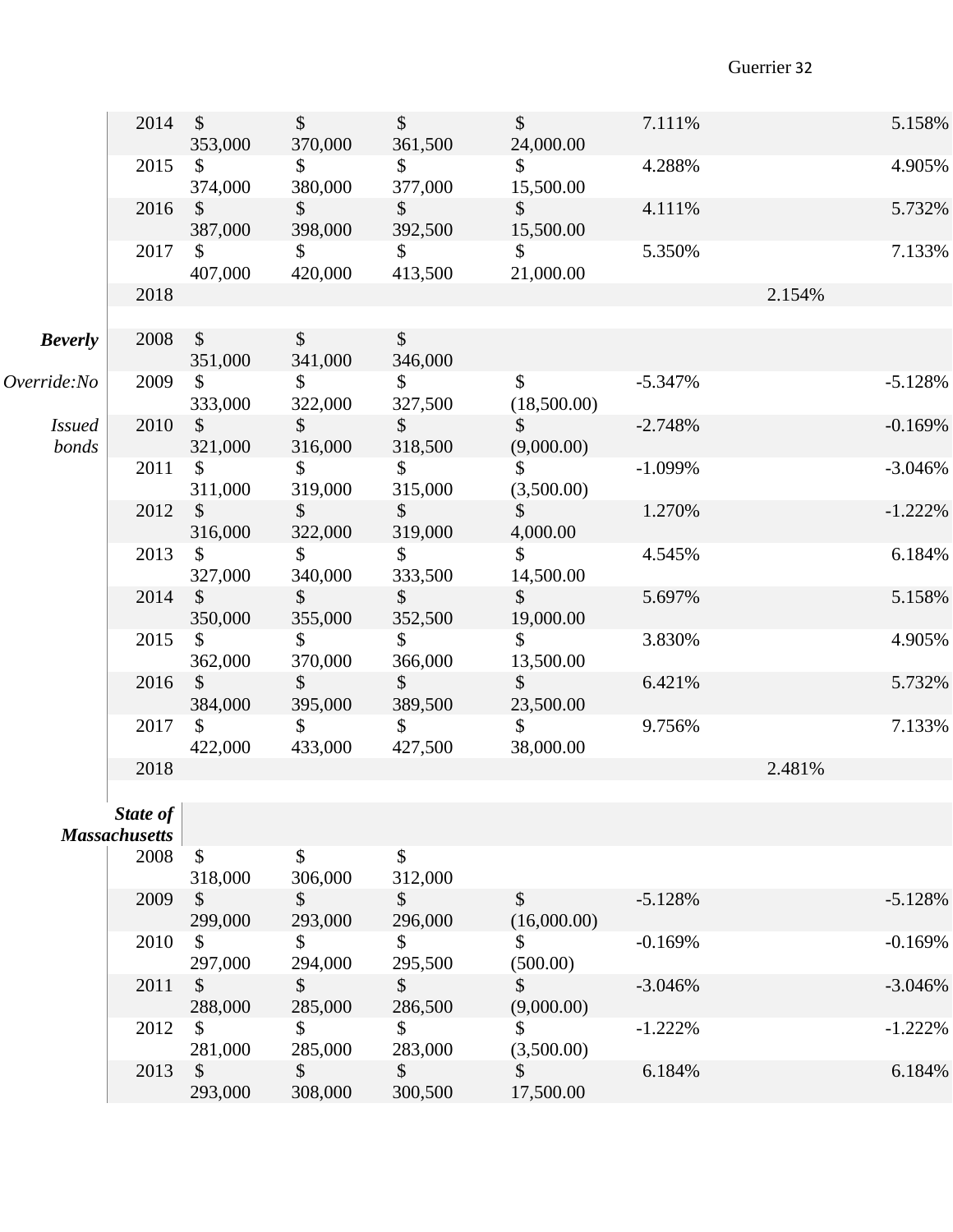| 2014 | \$<br>313,000 | 319,000 | 316,000 | Φ<br>15,500.00 | 5.158% |        | 5.158% |
|------|---------------|---------|---------|----------------|--------|--------|--------|
| 2015 | S<br>327,000  | 336,000 | 331,500 | 15,500.00      | 4.905% |        | 4.905% |
| 2016 | \$<br>345,000 | 356,000 | 350,500 | 19,000.00      | 5.732% |        | 5.732% |
| 2017 | \$<br>370,000 | 381,000 | 375,500 | 25,000.00      | 7.133% |        | 7.133% |
| 2018 |               |         |         |                |        | 2.172% |        |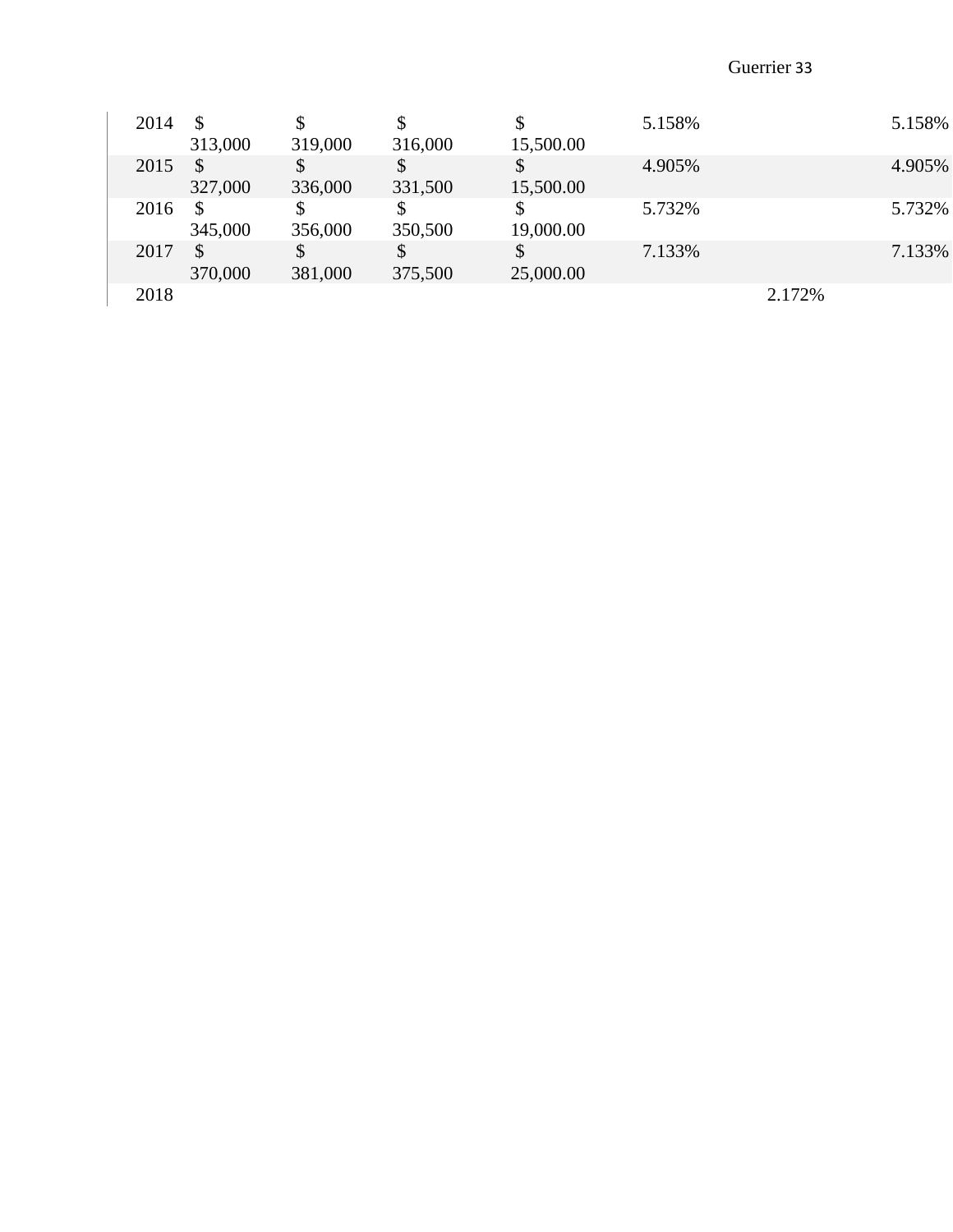#### Works Cited

"2008 Annual Town Meeting Warrant." (n.d.): n. pag. Wayland, MA. Web.

- "A Long-Term Perspective on Proposition 2 1/2 Overrides." (n.d.): n. pag. *A Publication of the Massachusetts Department of Revenue's Division of Local Services*. Division of Local Services MA Department of Revenues, 17 June 2017. Web.
- Barro, Josh. "Do ProPerty-tax CaPs Work? Lessons for New Jersey from Massachusetts." Common Sense Institute of New Jersey; Manhattan Institute For Policy Research, May 2010. Web. 4 Apr. 2018.

Chung, Connie. "Public Schools to Community Development." (n.d.): 1-7. Web.

- "Everything You Always Wanted to Know About Levy Limits…But Were Afraid to Ask A Primer On Proposition 21⁄2." (n.d.): n. pag. *Commonwealth of Massachusetts Department of Revenue*. Division of Local Services. Web.
- Figlio, David N, and Arthur O'Sullivan. "The Local Response to Tax Limitation Measures: Do Local Governments Manipulate Voters to Increase Revenues?" *The Journal of Law and Economics*, vol. 44, no. 1, 2001, pp. 233–257.

GRAHAM, JOHN R. *JSTOR*. The Journal of Finance, 2000. Web.

- "Hidden Consequences: Lessons From Massachusetts for States Considering a Property Tax Cap." *Center on Budget and Policy Priorities*. N.p., 11 Oct. 2017. Web. 23 Apr. 2018.
- Kalotay, Andrew, and C. Douglas Howard. "The Tax Option in Municipal Bonds." *Journal of Portfolio Management*, vol. 40, no. 2, 2014, p. 94.
- Ladd, Helen F., And Julie Boatright Wilson. "Why Voters Support Tax Limitations: Evidence From Massachusetts' Proposition 2-1/2." *National Tax Journal*, vol. 35, no. 2, 1982, pp. 121–148.